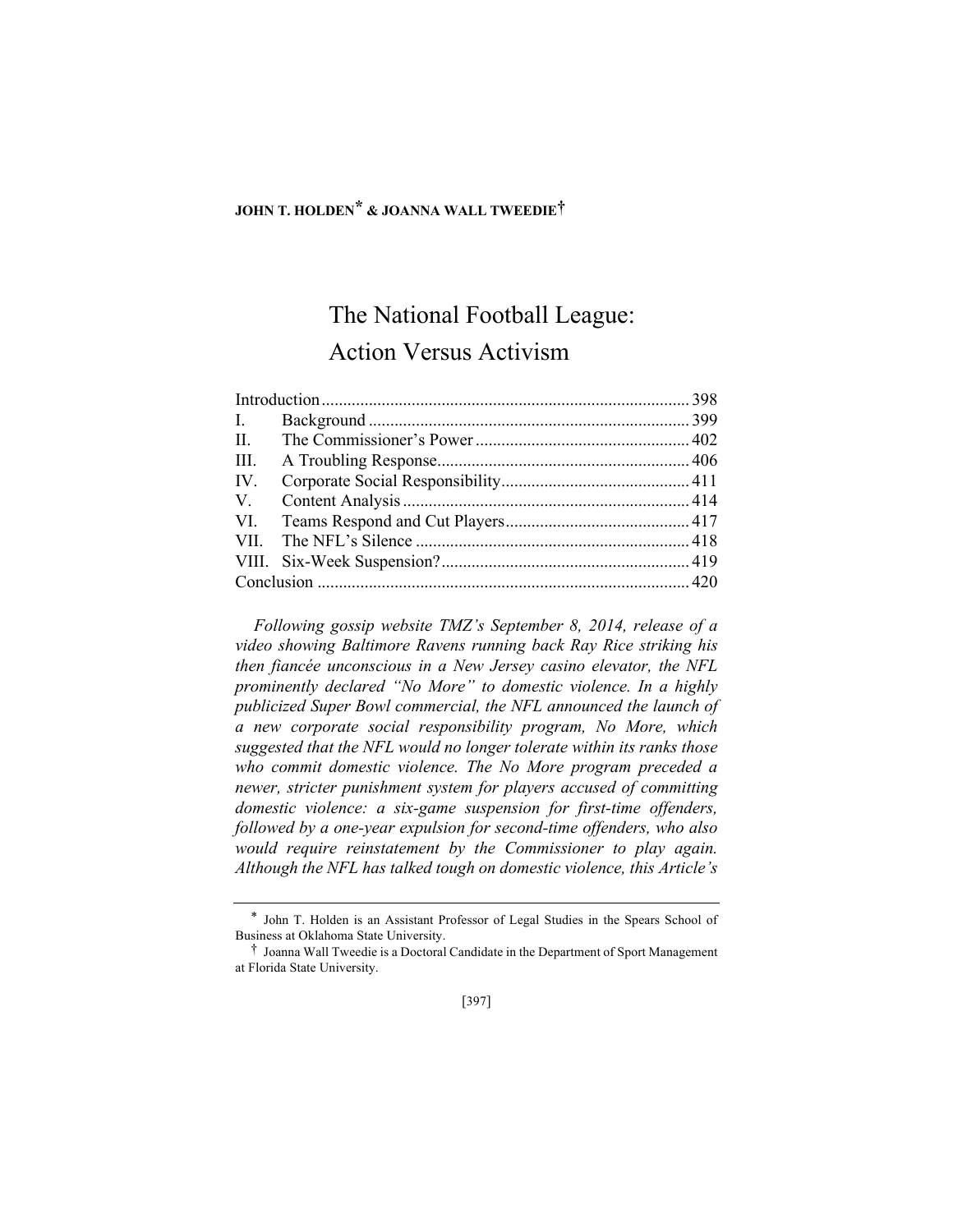#### 398 OREGON LAW REVIEW [Vol. 97, 397

*investigation and resulting study yield little support for the finding that the NFL has truly sought to turn over a new leaf. Instead, the NFL has created a system where players rarely receive a six-game suspension and teams carry the burden of punishing player misconduct. The purpose of this study is to compare the league's response to players' arrests for domestic violence against the league's domestic violence policy and activism. As opposed to standing up and saying No More, the league has latched on to nonviolent crimes as a justification for punishment, has not adhered to its suspension guidelines, and has deferred to teams the responsibility for handling these incidences. Although the NFL has quite prominently engaged in activism, condemning the evil acts of those who commit domestic violence, it has taken few actions to eliminate domestic abusers from its player ranks.*

## **INTRODUCTION**

he National Football League (NFL) has faced public scrutiny in The National Football League (NFL) has faced public scrutiny in recent years for the way it has handled domestic violence incidents involving players. After Ray Rice, a star running back, was caught on camera striking his then fiancée, player domestic violence in the NFL was thrust into the spotlight. Public backlash ensued, and the NFL handled that backlash by introducing and publicizing a new Personal Conduct Policy, which outlined stricter penalties for players involved in domestic violence. The NFL also became an activist against domestic violence. Through a content analysis, this Article compares the NFL's activism to its action against players who are involved in domestic violence.

Part I of this Article provides a brief background on how the NFL handled Rice's assault and then details the NFL's policy and governance structures with respect to the player punishment process. Part II discusses how the NFL's Commissioner gained broad power to issue and enforce this process. Part III explains how the NFL has attempted to address player misconduct both through implementing policy and through purporting itself to be an activist against domestic violence. Part IV discusses how the NFL's policy implementation and public stance against domestic violence, otherwise referred to as its activism, fall under the broad banner of "corporate social responsibility." Part V turns to the study at the heart of this Article; specifically, it discusses the empirical method used in this study to analyze whether the NFL actually takes action against players who commit domestic violence. Based on the study's results, Parts VI and VII conclude that teams—not the NFL—are disciplining players who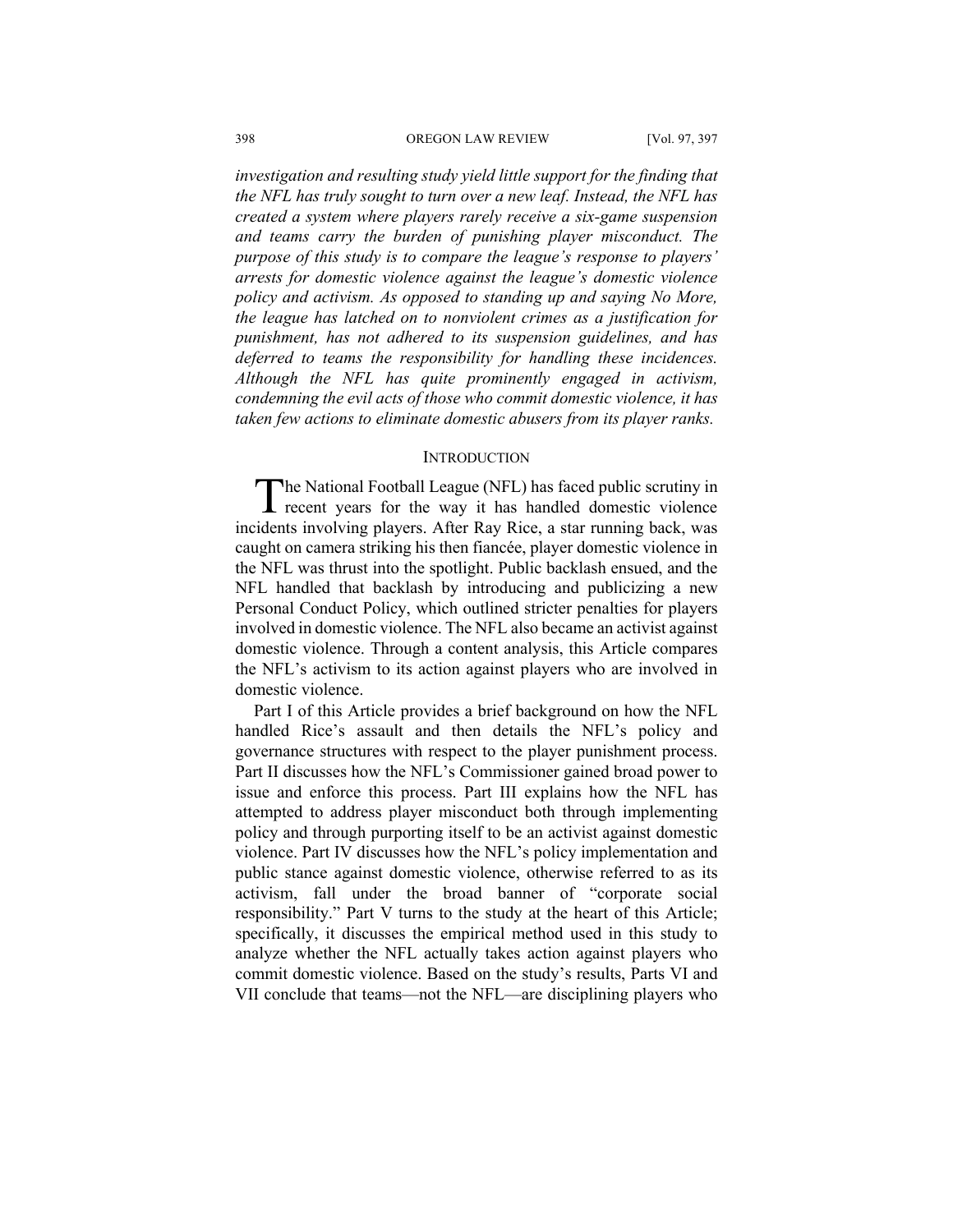commit domestic violence. Part VIII further explains that when the NFL does decide to take action, it does not do so in accordance with its most recent policy. Finally, this Article concludes that the NFL's activism against domestic violence has not been accompanied by proportionate action.

# I

# **BACKGROUND**

On February 15, 2014, Ray Rice was released from custody after being arrested for assaulting his fiancée the night before.<sup>1</sup> Days after his release, the gossip website TMZ posted a grainy video that showed Rice dragging his fiancée's limp body out of a New Jersey casino elevator.2 On March 24, Steve Bisciotti—the owner of the Baltimore Ravens and Rice's employer—announced that the team would not cut Rice.3 On March 27, Rice was indicted on aggravated assault charges but was allowed to clear the charges against him if he completed an anger management program. $4$  On May 21, he was accepted into a diversionary program.5 In June 2014, Rice met with the NFL Commissioner, Roger Goodell, to discuss the incident.<sup>6</sup> Goodell suspended Rice on July 24 for two games.<sup>7</sup> The two-game suspension was criticized widely by both the media and former NFL players who given the league's prior discipline in cases involving infractions such as recreational drug use or driving under the influence—saw the lenient punishment as offensive.<sup>8</sup> The criticism of the NFL stemmed from the light punishment for a violent crime.<sup>9</sup> On August 28, however, Goodell

<sup>1</sup> Childs Walker, *Timeline of Events in the Ray Rice Case*, BALT. SUN (Feb. 13, 2015, 7:39 AM), http://www.baltimoresun.com/sports/bal-ray-rice-timeline-of-events-20141113 story.html (noting that Rice's then fiancée, now wife, was also arrested and charged following the events at the New Jersey casino).

<sup>2</sup> *Id.*

<sup>3</sup> *Id.* Bisciotti stated, that "He'll be back with the team. He'll definitely be back." John Breech, *Ravens Owner Steve Bisciotti: Ray Rice Will "Definitely Be Back*,*"* CBS SPORTS (Mar. 24, 2014), https://www.cbssports.com/nfl/news/ravens-owner-steve-bisciotti-rayrice-will-definitely-be-back/.

<sup>4</sup> Walker, *supra* note 1.

<sup>5</sup> *Id.* 

<sup>6</sup> *Id.*

<sup>7</sup> *Id.*

<sup>8</sup> Jon Meoli, *What They're Saying About Ray Rice's Two-Game Suspension*, BALT. SUN (July 24, 2014, 2:15 PM), http://www.baltimoresun.com/sports/baltimore-sports-blog/balravens-ray-rice-suspension-reaction-20140724-story.html.

<sup>9</sup> *Id.*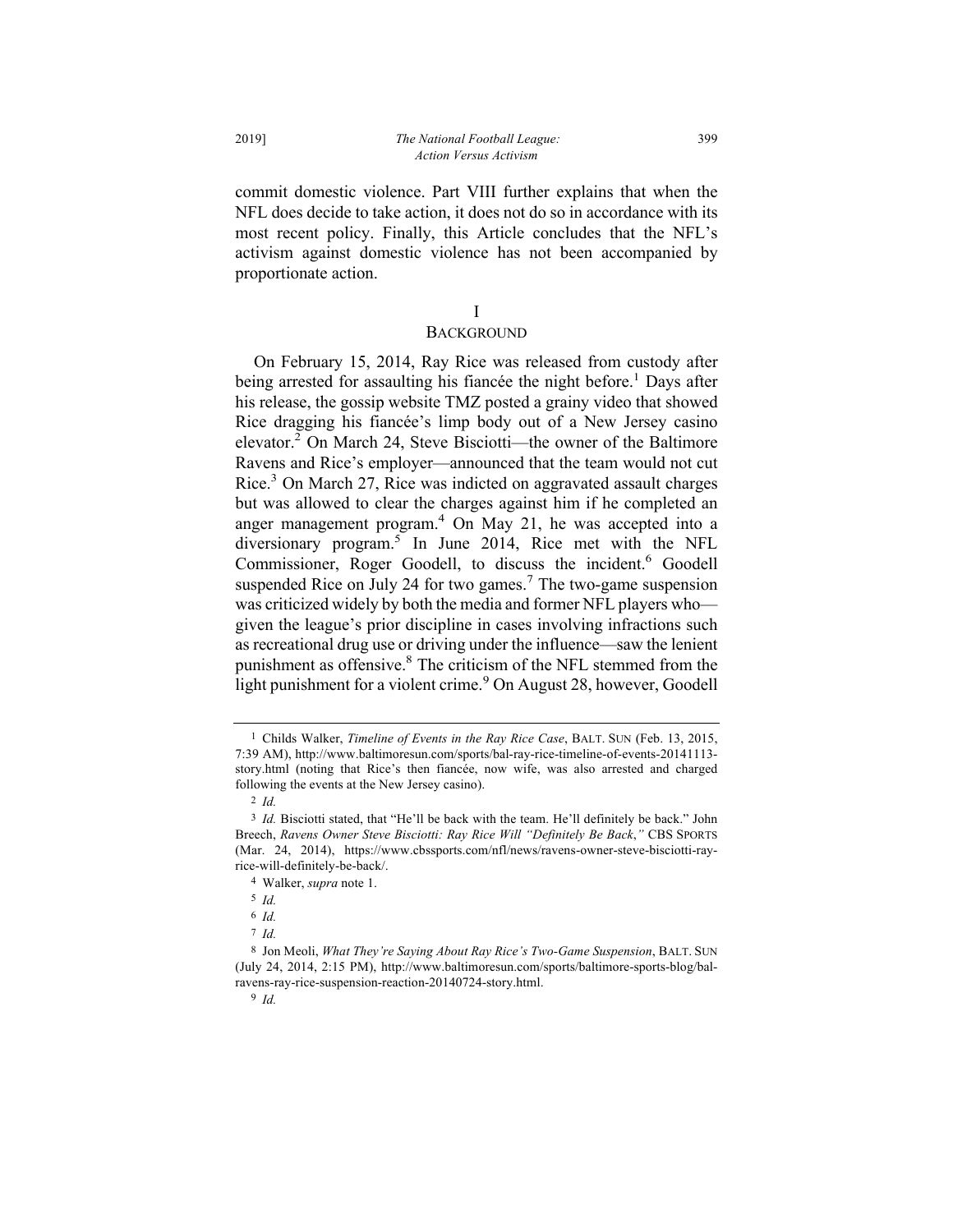announced that the NFL would implement tougher penalties for players involved in domestic violence after the NFL "didn't get it right" with Rice's suspension.<sup>10</sup> Eleven days later, TMZ posted extended footage of Rice striking his fiancée in the elevator.<sup>11</sup> After the extended video was posted, the Ravens cut Rice, and the NFL announced his indefinite suspension.<sup>12</sup> Rice never rushed for another yard in the NFL,  $^{13}$  and the NFL received severe scrutiny for how it handled players who are arrested for domestic violence.<sup>14</sup>

This was not the first time the NFL received scrutiny for how it handles its players: during the late 1990s, NFL owners became concerned with the organization's reputation among fans.<sup>15</sup> As a result, the owners implemented a Violent Crime Policy granting the Commissioner the authority to discipline any player charged with a violent felony.16 In 2000, the Violent Crime Policy became the Personal Conduct Policy.17 This policy granted the Commissioner near "unlimited power to suspend, fine, and even banish players who had been convicted of a crime or admitted to engaging in any wrongdoing."18 Since then, the NFL has routinely strengthened its Personal Conduct Policy.<sup>19</sup> Following the very public domestic

15 Jeremy Cole, *Dropping the Ball: How the Commissioner's Exercise of His "Best Interests" Authority is Failing the NFL and What Can Be Done About It*, 17 TEX. REV. ENT. & SPORTS L. 43, 46–47 (2015).

18 Cole, *supra* note 15, at 47.

<sup>10</sup> Walker, *supra* note 1.

<sup>11</sup> *Id.*

<sup>12</sup> *Id.*

<sup>13</sup> *See* Ray Rice: Career Stats, NFL, http://www.nfl.com/player/rayrice/941/careerstats (last visited Sep. 27, 2018).

<sup>14</sup> Nancy Armour, *NFL Draft Shows Teams Still Don't Care About Domestic Abuse*, USA TODAY (May 1, 2017, 7:34 PM), https://www.usatoday.com/story/sports/columnist/n ancy-armour/2017/05/01/nfl-draft-domestic-violence-joe-mixon/101176656/ (last updated May 2, 2017, 10:31 AM).

<sup>16</sup> *Id.*

<sup>17</sup> *Id.* Additionally, this was the first year a professional sports league implemented a Personal Conduct Policy. *See* Robert Ambrose, Note, *The NFL Makes It Rain: Through Strict Enforcement of Its Conduct Policy, the NFL Protects Its Integrity, Wealth, and Popularity*, 34 WM. MITCHELL L. REV. 1069, 1072 (2008).

<sup>19</sup> *Id.* In 2007, Commissioner Roger Goodell announced a strengthened Personal Conduct Policy after several players were repeatedly arrested. *Id.* The following year, after consulting the National Football League Players Association (NFLPA), Goodell once again strengthened these policies. *Id.* In 2008, the NFL listed a variety of criminal behaviors that could be considered as conduct detrimental to the NFL. *Id.* at 48. Under the latest evolution, the position of the NFL is that a conviction is not necessary for the imposition of punishment. *Id.* at 48.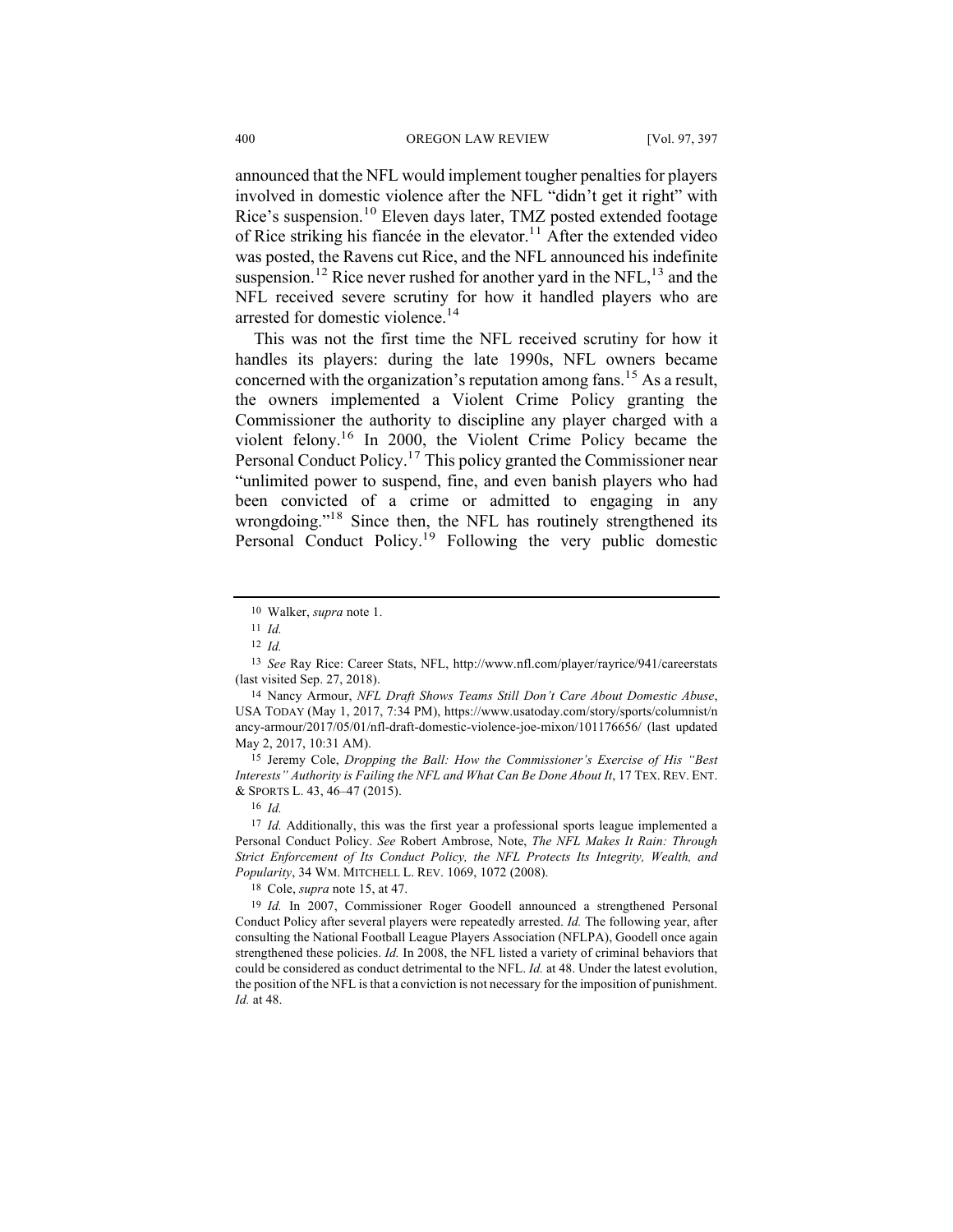violence scandals involving stars like Ray Rice and Adrian Peterson, $20$ the NFL once again modified its Personal Conduct Policy.<sup>21</sup>

Courts have historically allowed private associations like the NFL to craft their own regulations—even if those regulations dictate procedures different from those of public organizations—"as long as those regulations follow basic due process rights and administrative standards."<sup>22</sup> To enforce its Personal Conduct Policy, the NFL first requires the player to report his specific policy violation to his team or to NFL Security.23 Then, the Commissioner investigates whether the reported violation merits discipline and, if so, disciplines the player.<sup>24</sup> Specifically, the Commissioner can discipline a player "for conduct detrimental to the integrity of, or public confidence in, the game of professional football."<sup>25</sup> If a player does not agree with the punishment, he can appeal the Commissioner's decision and go to arbitration. Although the collective bargaining agreement (CBA) between the NFL and the National Football League Players Association (NFLPA) provides for an impartial arbitration panel to adjudicate these disputes, the CBA also provides an exception where the Commissioner can act as the arbitrator for "disputes involving a fine or suspension."26 Accordingly, the Commissioner can oversee appeals involving the

<sup>20</sup> Adrian Peterson, a star former running back for the Minnesota Vikings, pleaded guilty to misdemeanor reckless assault over an incident in which he disciplined his four-year-old son by striking him with a small tree branch. *See* Tom Pelissero, *Adrian Peterson: "I Won't Ever Use a Switch Again*,*"* USA TODAY (Nov. 20, 2014, 10:26 PM), https://www.usatoday. com/story/sports/nfl/vikings/2014/11/20/adrian-peterson-roger-goodell-child-abuse-switch -minnesota-vikings/70025476/ (last updated Nov. 21, 2014, 7:41 AM).

<sup>21</sup> Cole, *supra* note 15, at 48–49.

<sup>22</sup> Ambrose, *supra* note 17, at 1091.

<sup>23</sup> *Id.* at 1075. Although there are provisions under both federal and state law that could potentially create an obligation for a criminal to self-report to law enforcement, these obligations are not common provisions in criminal statutes. *See, e.g.*, CAL. PENAL CODE § 11165.7 (West 2018).

<sup>24</sup> Ambrose, *supra* note 17, at 1075.

<sup>25</sup> Cole, *supra* note 15, at 43 (internal quotation omitted). The NFL is not unique in having an integrity of the game provision. Major League Baseball also has a "best interests" of the game clause that allows the Commissioner to act unilaterally. *See* Richard Justice, *"Best Interests of Baseball" a Wide-Ranging Power*, MLB (Aug. 1, 2013), http://m.mlb.com/news/article/55523182/. The NFL Commissioner's power is the product of negotiations between the NFL and the NFLPA collective bargaining agreement (CBA).

<sup>26</sup> David Sirotkin, *Disciplining the Disciplinary Systems in Professional Sports: An Attempt to Fix the Arbitrary and Overreaching Disciplinary Powers of Sports Commissioners*, 11 CARDOZO J. CONFLICT RESOL. 289, 293 (2009) (internal quotation omitted) (quoting NFL COLLECTIVE BARGAINING AGREEMENT (2006), http://static.nfl.com /static/content/public/image/cba/nfl-cba-2006-2012.pdf).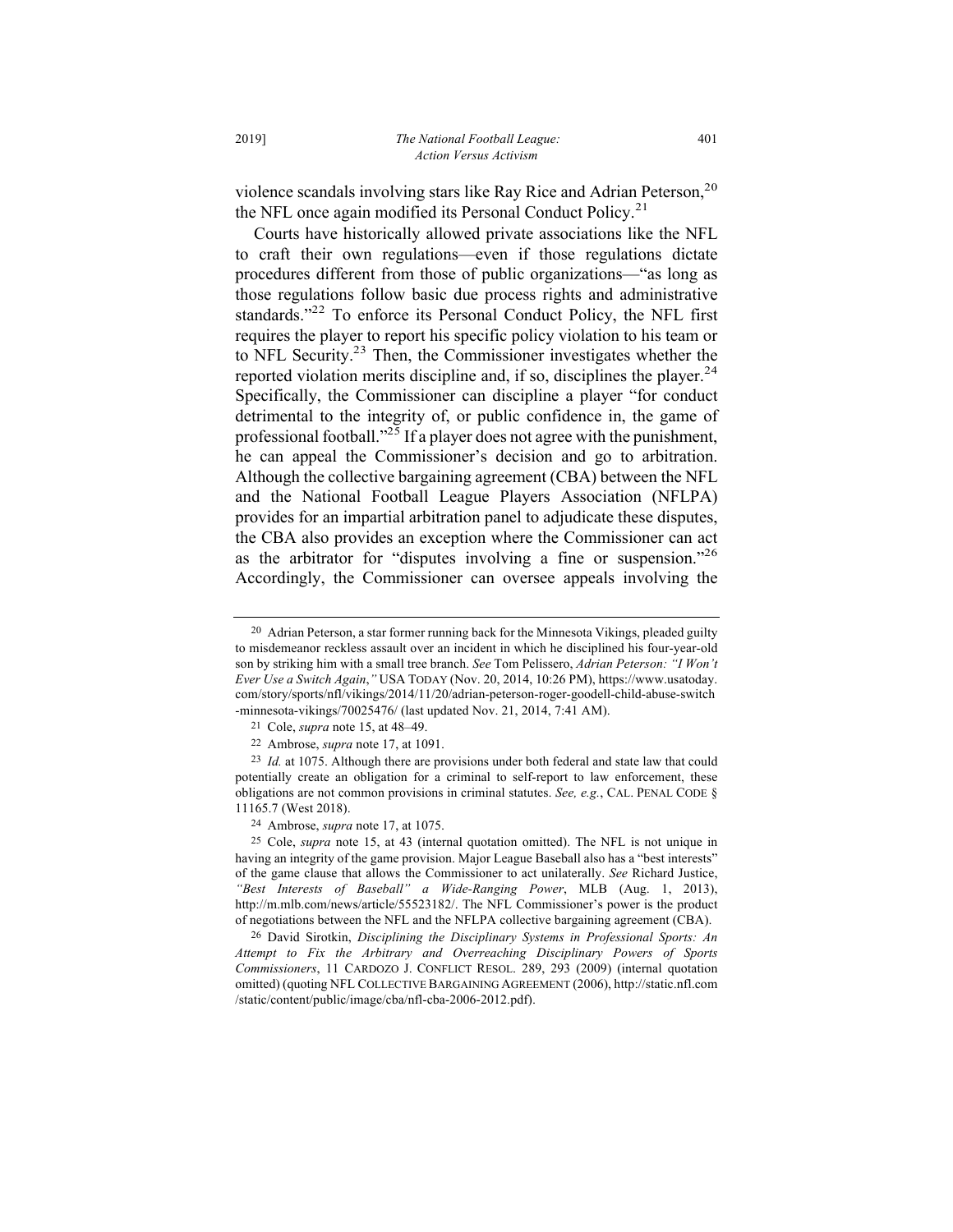decisions he made regarding punishment and suspension<sup>27</sup>—which is controversial and contrary to most common law perceptions of procedural fairness and due process.28 The Commissioner's power to act almost unilaterally when issuing punishments most likely derives from the NFL's deeply established policies.

# II

# THE COMMISSIONER'S POWER

Three legal documents govern how the NFL can impose discipline, and they provide the Commissioner with broad disciplinary power: the CBA, the uniform player contract, and the NFL's constitution and bylaws.29 First, the CBA, agreed upon by the NFLPA and the NFL owners, deputizes the Commissioner and teams with authority to discipline players.<sup>30</sup> Second, the NFL players' contracts reinforce many of the CBA's provisions and document a player's obligation to uphold and maintain the integrity of the game both on and off the field.31 Finally, the NFL's constitution enables the Commissioner to ban anyone from football whose conduct is considered "detrimental to the best interest of the League."<sup>32</sup> The Commissioner's power to ban players from the NFL has historically been the most powerful tool at the NFL's disposal to keep undesirable players away from, or from returning to, professional football.<sup>33</sup>

The Commissioner's power to discipline players has not, however, gone untested: the NFLPA was founded in 1956 but did not gain meaningful bargaining power until the 1970s, following the first labor disruption and a series of court victories, including the famous *Mackey v. National Football League* decision. <sup>34</sup> In *Mackey*, the court overruled

34 GLENN M. WONG, ESSENTIALS OF SPORTS LAW 451 (3d ed. 2002). In *Mackey v. NFL*, the Eighth Circuit invalidated the Rozelle Rule under the Sherman Act section 1. 543 F.2d 606 (8th Cir. 1976). Instead of analyzing the Rozelle Rule under a per se approach, the court analyzed the rule under the rule of reason and concluded that the Rozelle Rule was more restrictive than necessary to serve the legitimate business purpose of competitive balance. *Id.* at 621–22.

<sup>27</sup> *See* Cole, *supra* note 15, at 44.

<sup>28</sup> *See* Ambrose, *supra* note 17, at 1091.

<sup>29</sup> Anna L. Jefferson, *The NFL and Domestic Violence: The Commissioner's Power to Punish Domestic Abusers*, 7 SETON HALL J. SPORT L. 353, 355–58 (1997).

<sup>30</sup> *Id.* at 355–56 (citing NFL COLLECTIVE BARGAINING AGREEMENT (1993–2000)).

<sup>31</sup> *Id.* at 357.

<sup>32</sup> *Id.* at 357–58.

<sup>33</sup> *Id.* at 361 (observing that former Commissioner Paul Tagliabue refused to permit Philadelphia Eagles lineman Kevin Allen to reenter the NFL after serving time in prison for a sexual assault conviction).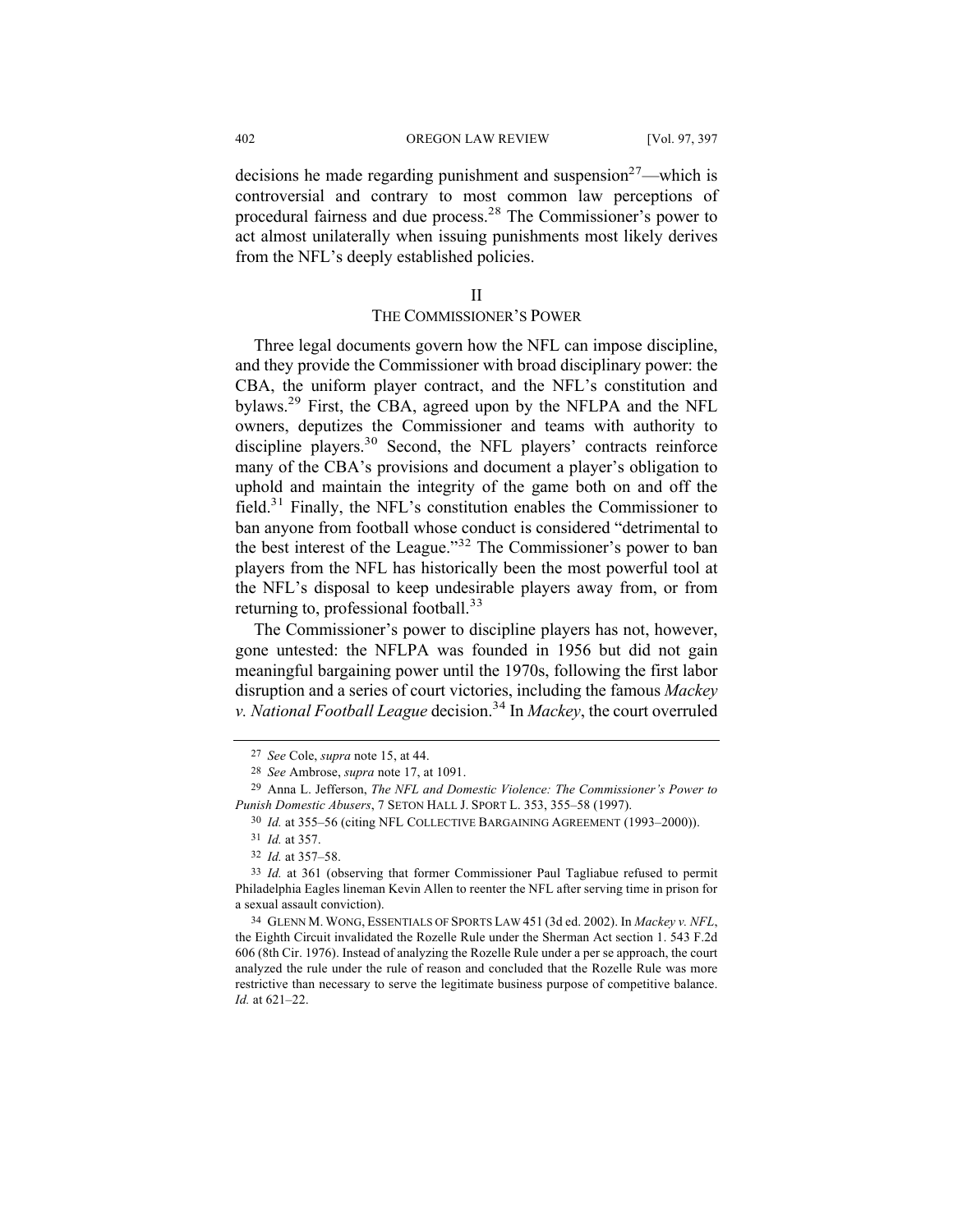the "Rozelle Rule," which allowed the Commissioner to compensate any team who lost a player to another team by requiring the player's new team to pay the player's former team. <sup>35</sup> Although *Mackey* limited the Commissioner's power—and, as a result, the NFLPA gained more bargaining leverage—the extent of the Commissioner's power has remained an enduring subject of debate between the NFL and the NFLPA.<sup>36</sup>

Additionally, the Commissioner's power has recently been interpreted by several different judicial circuits, including the Second Circuit Court of Appeals.<sup>37</sup> The Second Circuit reviewed the Commissioner's disciplinary power after Tom Brady, one of the NFL's most popular players, challenged Commissioner Goodell's power.<sup>38</sup> Goodell suspended Brady for four games because of Brady's role in the Deflategate scandal.<sup>39</sup> Brady then appealed Goodell's decision, and Goodell appointed himself as the arbitrator of Brady's appeal.<sup>40</sup> As a result, Brady moved to dismiss Goodell's ability to act as arbitrator.<sup>41</sup> Goodell denied Brady's motion and proceeded to hear the arbitration.<sup>42</sup> After Goodell affirmed his decision to suspend Brady, Brady and the

<sup>35</sup> *Mackey*, 543 F.2d at 623.

<sup>36</sup> Marc Edelman, *Are Commissioner Suspensions Really Any Different from Illegal Group Boycotts? Analyzing Whether the NFL Personal Conduct Policy Illegally Restrains Trade*, 58 CATH. U. L. REV. 631, 638 (2009) (referencing the "remote" relationship between the NFL personal conduct policy and the CBA); *see generally* Jefferson, *supra* note 29.

<sup>37</sup> *See* NFL Mgmt. Council v. NFL Players Ass'n, 820 F.3d 527 (2d Cir. 2016).

<sup>38</sup> *Id.* at 531.

<sup>39</sup> Michael Mondelli, Note, *The Roger Goodell Standard: Is Commissioner Authority Good for Sports?*, 42 SETON HALL LEGIS. J. 191, 204 (2017). The Deflategate scandal involved allegations that members of the New England Patriots equipment staff had deflated footballs below the NFL's required 12.5–13.5 pounds per square inch. *See Deflategate Timeline: After 544 Days, Tom Brady Gives In*, ESPN: NFL NATION (July 15, 2016), http://www.espn.com/blog/new-england-patriots/post/\_/id/4782561/timeline-of-events-fordeflategate-tom-brady. The allegations surfaced after an opponent gave the ball, following an interception, to a member of his team's equipment staff, who noticed that the ball seemed underinflated. *Id.* Following a commissioned report, the NFL declared that it was more probable than not that the New England Patriots' staff had deliberately deflated footballs and that Tom Brady was likely at least aware of the rule's violations. *Id.*; *see also* Michael Z. Green & Kyle T. Carney, *Can NFL Players Obtain Judicial Review of Arbitration Decisions on the Merits When a Typical Hourly Union Worker Cannot Obtain This Unusual Court Access*?, 20 N.Y.U. J. LEGIS. & PUB. POL'Y 403, 422 (2017) (providing a similar timeline).

<sup>40</sup> Green & Carney, *supra* note 39.

<sup>41</sup> *Id.*

<sup>42</sup> *Id.*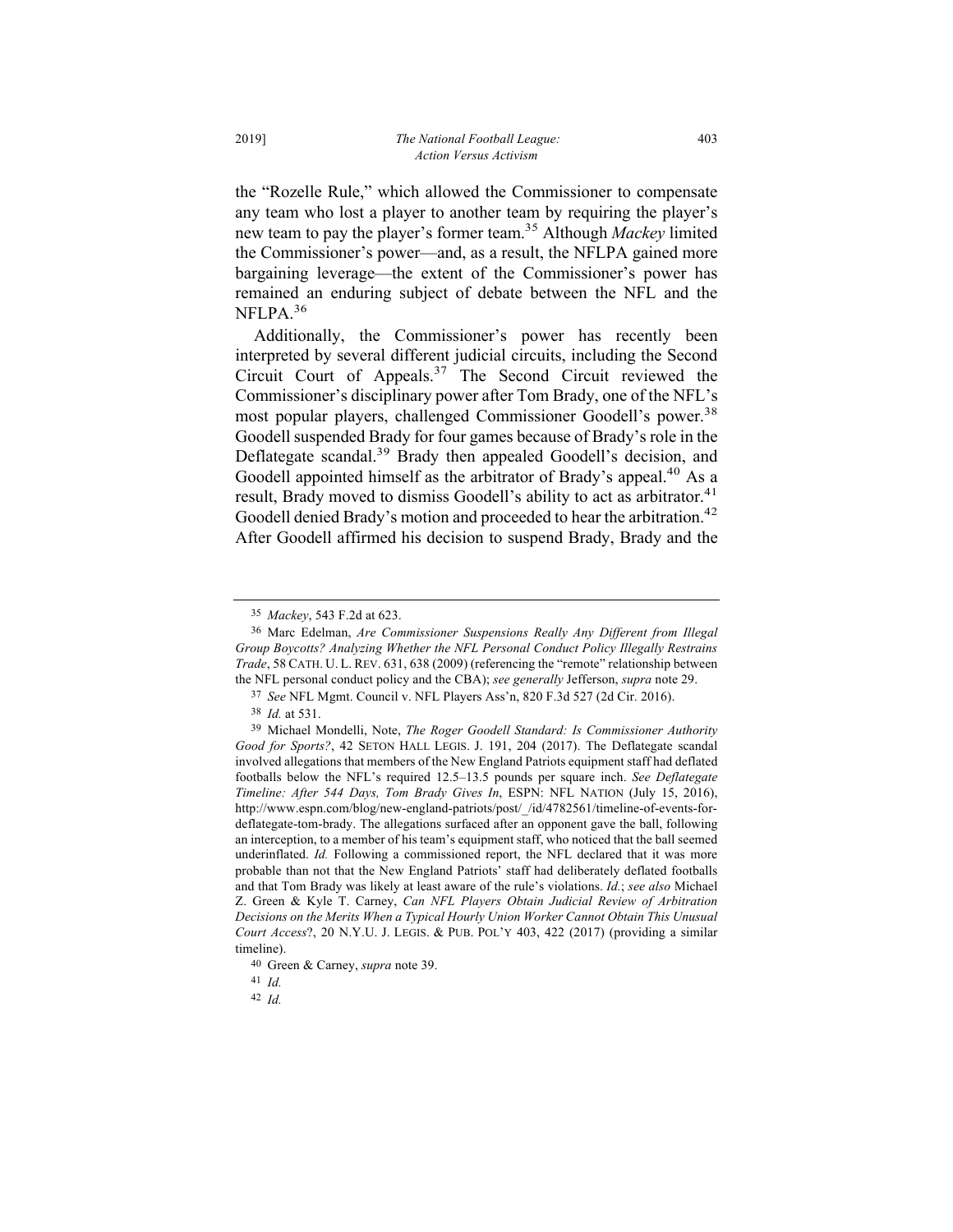NFLPA appealed to the District Court.<sup>43</sup> The District Court held that the NFL failed to provide Brady with specific notice that deflating the footballs violated the Federal Arbitration Act's fundamental fairness provisions.44

Ultimately, Brady's reprieve from the four-game suspension would end at the Second Circuit. The Second Circuit held that there was nothing unfair about requiring parties to abide by the conditions for which they collectively bargained.<sup>45</sup> The court stated the following:

Here, that authority was especially broad. The Commissioner was authorized to impose discipline for, among other things, "conduct detrimental to the integrity of, or public confidence, in the game of professional football." In their collective bargaining agreement, the players and the League mutually decided many years ago that the Commissioner should investigate possible rule violations, should impose appropriate sanctions, and may preside at arbitrations challenging his discipline. Although this tripartite regime may appear somewhat unorthodox, it is the regime bargained for and agreed upon by the parties, which we can only presume they determined was mutually satisfactory.46

The Second Circuit emphasized that courts must show deference to arbitrators when the procedure and subject matter of the arbitrators' rulings are the result of collective bargaining.<sup>47</sup> The job of the court in these situations, according to the Second Circuit, is to provide the parties with what has been collectively bargained for.<sup>48</sup> This can leave the Commissioner with broad authority to conjure a conceivably wide range of allowable processes for appeal.<sup>49</sup> Like Brady, others have tried to challenge the seemingly dictatorial powers of the Commissioner.<sup>50</sup>

49 *Id.* at 424.

<sup>43</sup> *Id.*

<sup>44</sup> NFL Mgmt. Council v. NFL Players Ass'n, 125 F. Supp. 3d 449, 463–64 (S.D.N.Y. 2015).

<sup>45</sup> Green & Carney, *supra* note 39, at 430.

<sup>46</sup> NFL Mgmt. Council v. NFL Players Ass'n, 820 F.3d 527 (2d Cir. 2016).

<sup>47</sup> Green & Carney, *supra* note 39, at 431.

<sup>48</sup> *Id.* at 432.

<sup>50</sup> The NFLPA and others have often critiqued Goodell as a dictator who frequently exceeds his authority and wields his power in uneven and unfair ways; however, criticism can also be equally at the NFLPA's failure in collective bargaining to secure a more just system. The leadership of the Players' Association has been questioned, but to date changes at the top of the organization have not been made. *See* Patrick Hruby, *Who Ruined the NFL Players Union?*, VICE SPORTS (Mar. 13, 2015, 7:15 AM), https://sports.vice.com/en\_us/ article/gv7737/who-ruined-the-nfl-players-union; Mike Florio, *NFLPA Addresses Its Failure to be Mentioned in League of Denial*, NBC SPORTS (Oct. 13, 2013, 8:59 AM), http://profootballtalk.nbcsports.com/2013/10/13/nflpa-addresses-its-failure-to-bementioned-in-league-of-denial/.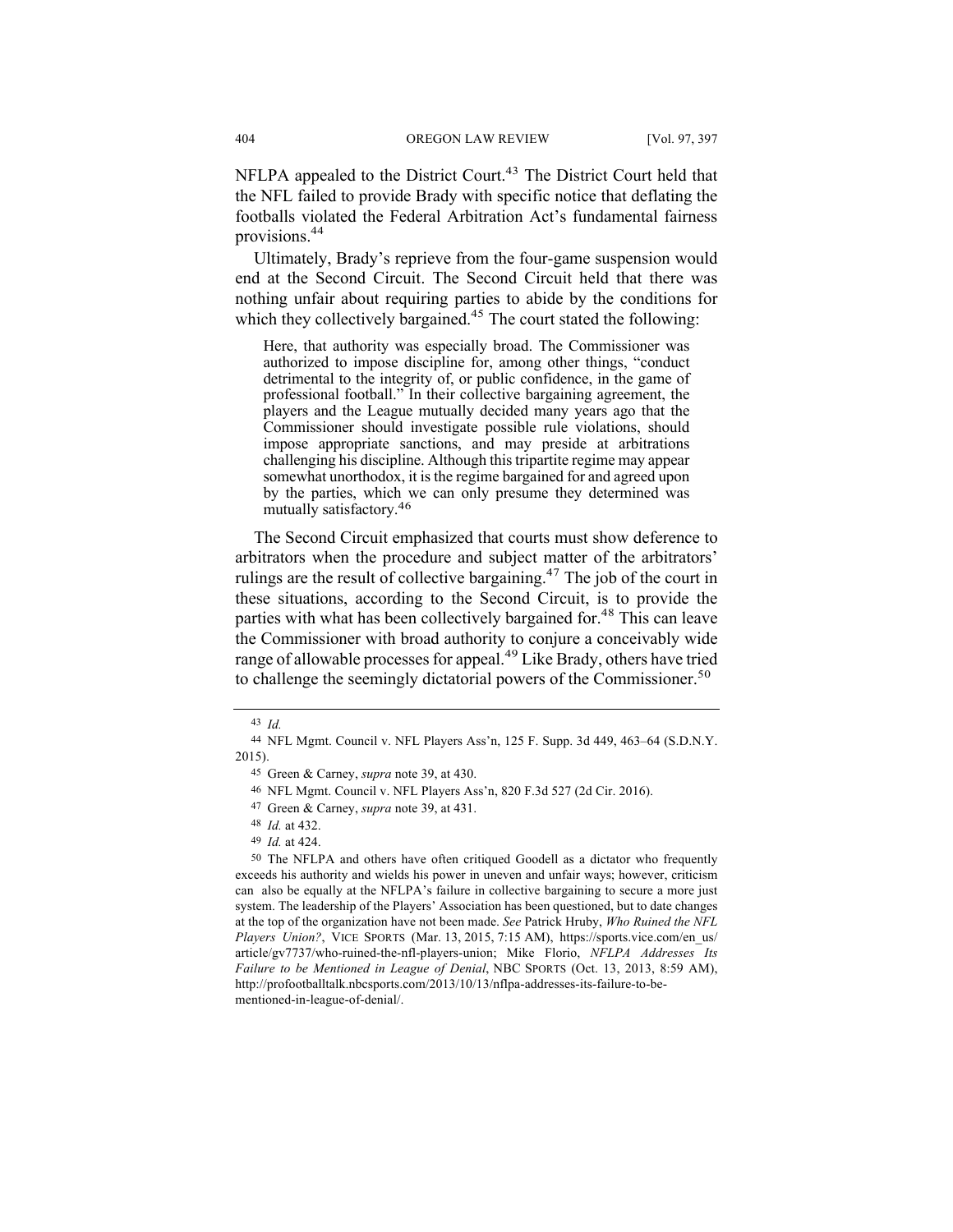In 2016, an Eighth Circuit Court of Appeals panel also ruled in favor of Commissioner Goodell's authority to suspend Adrian Peterson, the then Minnesota Vikings running back, after he allegedly beat his son

with a tree branch.<sup>51</sup> Peterson was placed on the Commissioner's Exempt List, meaning he was ineligible to play but would still be paid.52 Following Peterson's plea agreement with Texas prosecutors, Goodell suspended the star running back through April 15, 2015.<sup>53</sup> Peterson appealed, arguing that arbitrator Harold Henderson had applied incorrect policies to Peterson's case.<sup>54</sup> However, Harold Henderson, an NFL executive, upheld the suspension.<sup>55</sup> Peterson then brought suit in the United States District Court for the District of Minnesota, alleging Goodell's appointment of Henderson had overstepped the Commissioner's authority.<sup>56</sup> Like Brady, Peterson received a favorable ruling from a district court.<sup>57</sup> Judge David Doty's ruling focused on Goodell using a new policy to punish Peterson retroactively, a matter that, Doty observed, Henderson never directly addressed.58

The NFL appealed to the Eighth Circuit, the same circuit that thirtynine years earlier gave the NFLPA its judicial victory in *Mackey*. The Eighth Circuit, in an opinion authored by Judge Colloton, ruled similarly to the Second Circuit, noting the following:

The arbitrator relied on the Collective Bargaining Agreement and the law of the shop to reach this conclusion. The Agreement gives the Commissioner discretion to impose fines and suspensions for conduct detrimental to the game. The Personal Conduct Policy allows for fines and suspensions based on the nature of the incident and other relevant factors; it does not establish maximum punishments.<sup>59</sup>

The Eighth Circuit—like the Second Circuit—found that the Commissioner and the NFL were insulated from challenges brought to

<sup>51</sup> *See* Michael McCann, *Roger Goodell's Power to Discipline Stronger than Ever After Win vs. Adrian Peterson*, SPORTS ILLUSTRATED (Aug. 4, 2016), https://www.si.com/nfl/ 2016/08/04/adrian-peterson-appeals-court-suspension-roger-goodell-wins.

<sup>52</sup> *Id.*

<sup>53</sup> *Id.*

<sup>54</sup> *Id.*

<sup>55</sup> *Id.*

<sup>56</sup> *Id.*

<sup>57</sup> *Id.*

<sup>58</sup> NFL Players Ass'n v. NFL, 88 F. Supp. 3d 1084, 1089 (D. Minn. 2015).

<sup>59</sup> NFL Players Ass'n v. NFL, 831 F.3d 985, 994 (8th Cir. 2016).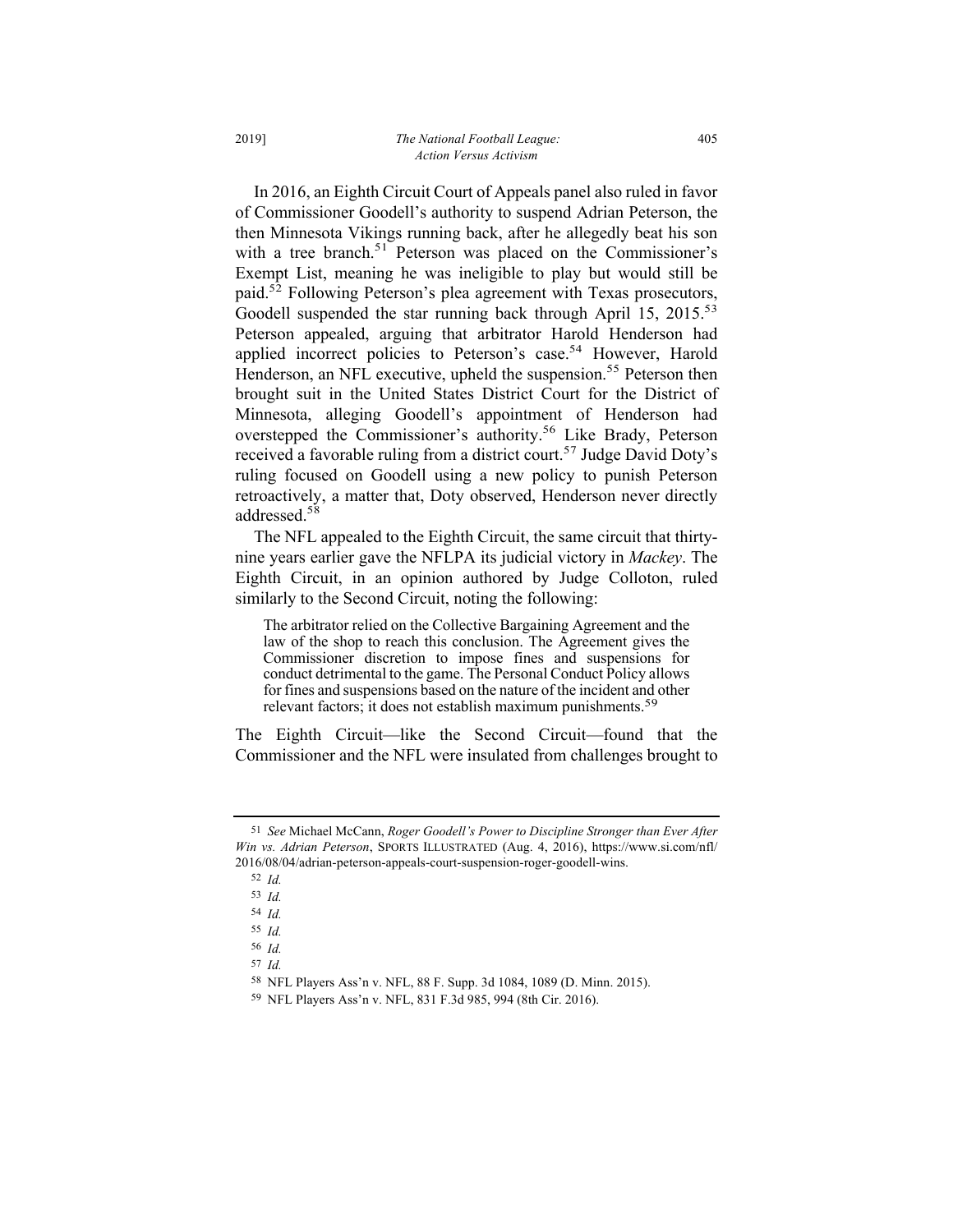their disciplinary rulings.<sup>60</sup> Despite the appearance of bias in the arbitration process, the court reasoned that the NFLPA acquiesced to the procedure. $61$ 

Although the NFL prevailed in both the Peterson and Brady cases, the subject matter of the appeals could not be more disparate. Brady's case involved on-the-field cheating, which resulted in his team receiving a competitive advantage,  $62$  whereas Peterson's case involved an off-field incident that concerned a child.<sup>63</sup> The NFL has long struggled with publicly balancing the paradox of its message of promoting a violent game while not tolerating violence off the field.

#### III

# A TROUBLING RESPONSE

NFL players' arrests have been captured by the media and brought before the American conscious, leading some in the public to speculate that NFL players are arrested at rates far surpassing the general population.<sup>64</sup> However, when framed with comparable samples, numerous researchers have found that arrest rates among the general population are higher than among NFL players.<sup>65</sup> But because NFL player arrests generally attract media attention, there is a heightened degree of criticism directed at how the NFL handles players accused of, arrested for, or convicted of domestic violence.<sup>66</sup> Nonetheless, over

66 *See generally* Juliet Macur, *N.F.L. Shows It Doesn't Really Care About Domestic Violence*, N.Y. TIMES (Oct. 21, 2016), https://www.nytimes.com/2016/10/22/sports/ football/nfl-domestic-violence-josh-brown-new-york-giants.html; Travis Waldron, *The* 

<sup>60</sup> *See id.* at 996.

<sup>61</sup> *Id.* at 998.

<sup>62</sup> *See generally* Zachary J. LaFleur, Comment, National Football League Management Council v. National Football League Players Association*: Deflategate Reviewed*, 66 CASE W. RES. L. REV. 639 (2015).

<sup>63</sup> *See generally* Greg Bishop, *Adrian Peterson Sorts Out His Feelings on Fatherhood, Forgiveness, Loss*, SPORTS ILLUSTRATED (Jan. 4, 2016), https://www.si.com/nfl/2016 /01/05/adrian-peterson-vikings-parenting-child-abuse-case.

<sup>64</sup> *See, e.g.*, Tadd Haislop, *End of 2017 Offseason Eases Fear of NFL Player Arrests*, SPORTING NEWS (July 17, 2017), http://www.sportingnews.com/nfl/news/nfl-arrests-2017 domestic-violence-marijuana-weed-assault-charges/1axpb44wef1ef1tum5qmkyeo8l (last updated July 18, 2017).

<sup>65</sup> *See* Wanda Leal, Marc Gertz & Alex R. Piquero, *The National Felon League?: A Comparison of NFL Arrests to General Population Arrests*, 43 J. CRIM. JUST. 397 (2015); Benjamin Morris, *The Rate of Domestic Violence Arrests Among NFL Players*, FIVETHIRTYEIGHT (July 31, 2014, 12:50 PM), https://fivethirtyeight.com/features/the-rateof-domestic-violence-arrests-among-nfl-players/; Reuben Fischer-Baum, *What Do Arrests Data Really Say About NFL Players and Crime?*, DEADSPIN (July 11, 2013, 3:57 PM), https://deadspin.com/what-do-arrests-data-really-say-about-nfl-players-and-c-733301399.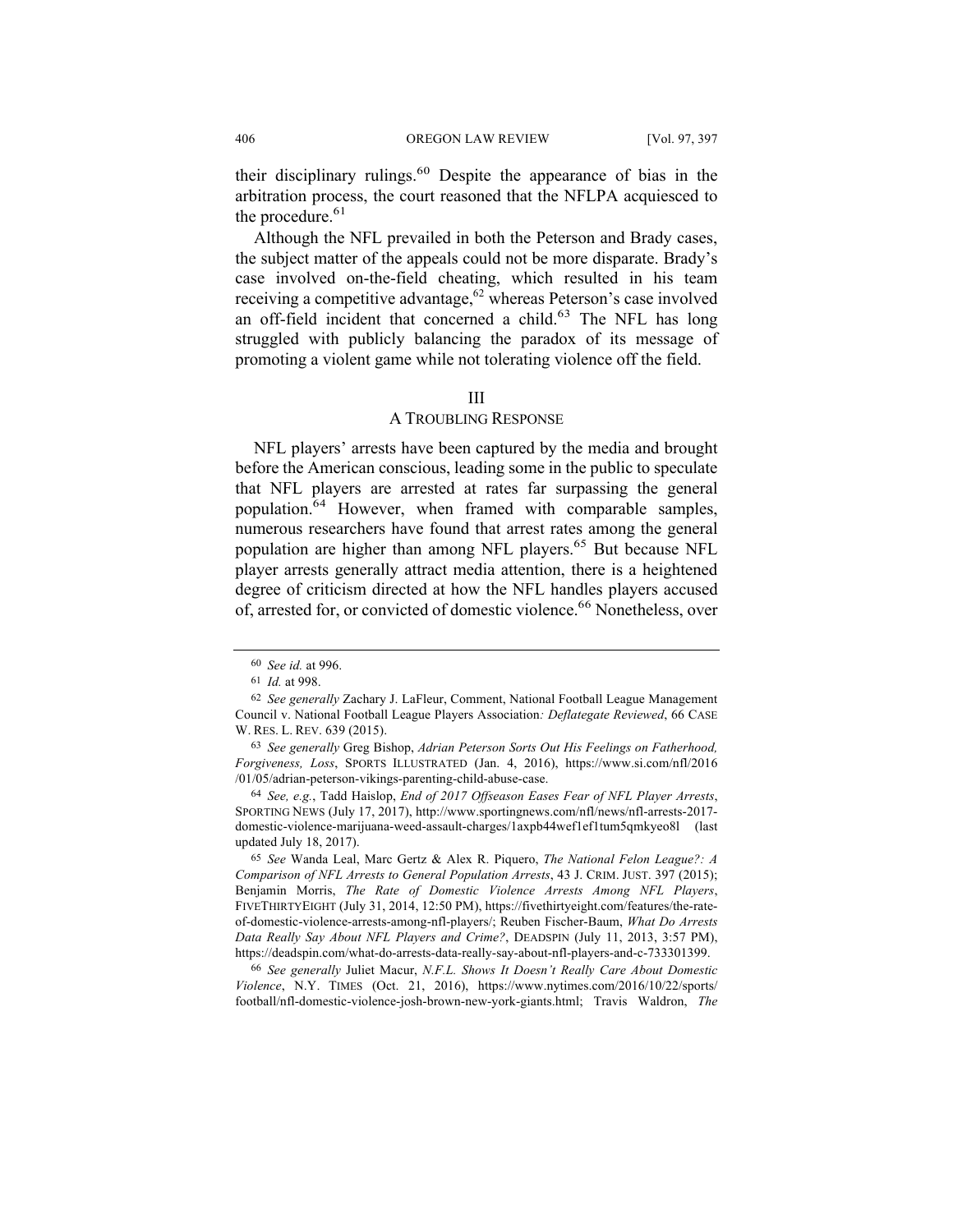the past few decades, some of the NFL's biggest stars have been charged with or accused of domestic violence, and the NFL has struggled to adopt an effective discipline policy.<sup>67</sup>

Just as the NFL and other sports leagues have historically struggled to implement an effective, uniform policy, the justice system has also struggled to proportionally discipline professional athletes. Specifically, the justice system has been criticized for either treating professional athletes favorably or allowing overzealous prosecutors to target athletes to advance their own careers.<sup>68</sup> A study from 1997 found that, between 1986 and 1995, 172 athletes had been arrested for sexrelated felonies, but only thirty-one percent of those arrests resulted in conviction.<sup>69</sup> Between 1990 and 1996, 150 athletes were arrested for domestic violence, and only twenty-eight arrests resulted in conviction, but a majority never even reached a courtroom.<sup>70</sup>

The NFL first attempted to address violent off-field conduct in 1997.71 Then Commissioner Paul Tagliabue implemented the Violent Crime Policy, an early predecessor to the NFL's current Personal Conduct Policy.72 The NFL's Violent Crime Policy, like the amendments following the Ray Rice controversy, was an effort to reform its public image, inspired by similar high-profile domestic

72 *Id.*

*NFL's Domestic Violence Policy Isn't Working Because It Wasn't Designed To*, HUFFPOST (Oct. 21, 2016, 2:47 PM), https://www.huffingtonpost.com/entry/nfl-josh-brown-domesticviolence-giants\_us\_580a1b0be4b02444efa2c5ca. In fact, there was even a congressional hearing on how the NFL and its compatriot sports leagues handle domestic violence: *Addressing Domestic Violence in Professional Sports: Hearing before the S. Comm. on Commerce, Sci., & Transp.*, 113th Cong. (2014); *see also* Laura Bassett, *NFL Executive Cries Through Testimony at Senate Domestic Violence Hearing*, HUFFPOST (Dec. 2, 2014, 5:55 PM), https://www.huffingtonpost.com/2014/12/02/nfl-domestic-violence-senate\_n\_ 6257448.html.

<sup>67</sup> *See* Jefferson, *supra* note 29, at 353 (stating that NFL stars including O.J. Simpson, Warren Moon, and Lawrence Phillips were all accused of domestic violence in the decades that preceded Ray Rice's February 2014 assault).

<sup>68</sup> Carrie A. Moser, *Penalties, Fouls, and Errors: Professional Athletes and Violence Against Women*, 11 SPORTS L.J. 69, 85 (2004). In the case of Warren Moon, it was alleged by the media that prosecutors had pursued a domestic violence case against him to further their own careers.

<sup>69</sup> Bethany P. Withers, *The Integrity of the Game: Professional Athletes and Domestic Violence*, 1 HARV. J. SPORT & ENT. L. 145, 147 (2010) (citing JEFF BENEDICT, PUBLIC HEROES, PRIVATE FELONS: ATHLETES AND CRIMES AGAINST WOMEN 80 (1997)).

<sup>70</sup> *Id.*

<sup>71</sup> *Id.*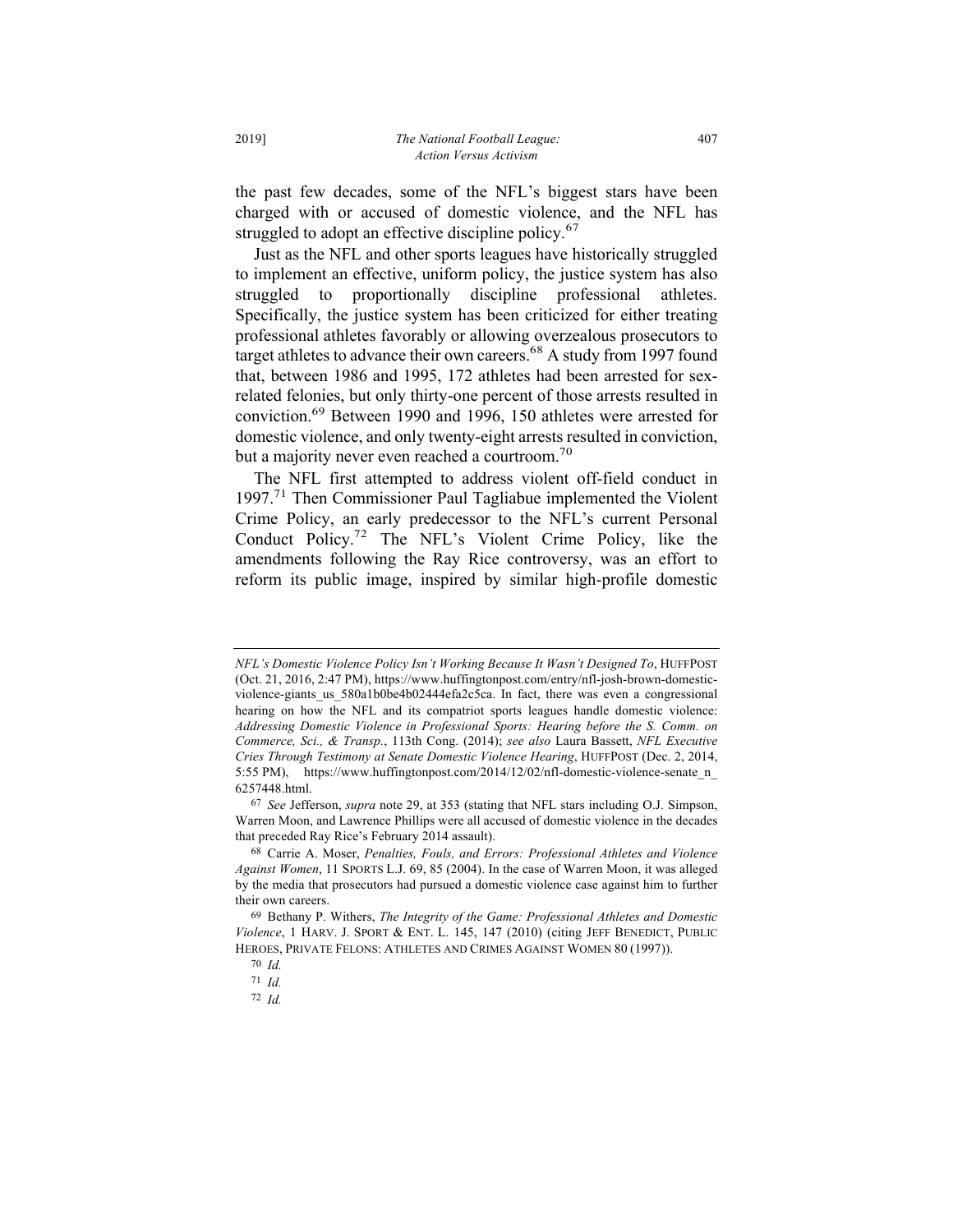violence incidents.<sup>73</sup> The Violent Crime Policy appeared to have a deterrent effect on conduct because NFL players were arrested at a much lower rate from 1997 to 1999.<sup>74</sup>

In 2007, as Roger Goodell sought to strengthen the Personal Conduct Policy, he notified players that violating the policy would result in longer suspensions with steeper fines and that teams would also be subject to discipline for individual player conduct.<sup>75</sup> The 2007 policy was the result of player and league collaboration: Goodell sought input from the NFLPA before adopting the new policy.<sup>76</sup> The first year after this policy came into effect, the number of arrests declined by twenty percent.<sup>77</sup>

The NFL faced one of its first major challenges to the policy in 2007, after the Pittsburgh Steelers' star quarterback Ben Roethlisberger was accused of assaulting two women on separate occasions.<sup>78</sup> Both women filed civil lawsuits, and before Roethlisberger was charged with a single crime, Commissioner Goodell suspended Roethlisberger for the first six games of the 2010 season.<sup>79</sup> However, once the season began, Goodell reduced Roethlisberger's suspension for "follow[ing] the league's guidelines and stay[ing] out of trouble."<sup>80</sup> Goodell's decision to do so illustrates one of the challenges the NFL has faced since implementing its Personal Conduct Policy: the NFL may wish to discipline players for abhorrent off-field conduct, yet the economic reality is that high-profile players drive revenue to the NFL, and those players' suspensions negatively affect the NFL's business.<sup>81</sup>

The Ben Roethlisberger incident illustrates how fungible the NFL's Personal Conduct Policy is. The Commissioner can issue, modify, or reduce a punishment when he or she sees fit. As a result, star players, whose absence financially affects the NFL, may not expect to be fully

<sup>73</sup> *See id.* at 168. The Commissioner explained that the issue was not the league's image, despite the fact that the purpose of the policy was to address "the increasingly visible crimes of domestic violence committed by football players." *Id.*

<sup>74</sup> *Id.* at 169.

<sup>75</sup> *Id.*

<sup>76</sup> *Id.*

<sup>77</sup> *Id.* at 170.

<sup>78</sup> Brant Webb, *Unsportsmanlike Conduct: Curbing the Trend of Domestic Violence in the National Football League and Major League Baseball*, 20 AM. U. J. GENDER SOC. POL'Y & L. 741, 756–57 (2012).

<sup>79</sup> *Id.* at 757.

<sup>80</sup> *Ben Roethlisberger's Ban at 4 Games*, ESPN (Sept. 3, 2010), http://www.espn.com/ nfl/news/story?id=5527564 (last updated Sept. 4, 2010, 8:58 AM).

<sup>81</sup> *See* Webb, *supra* note 78, at 758–59.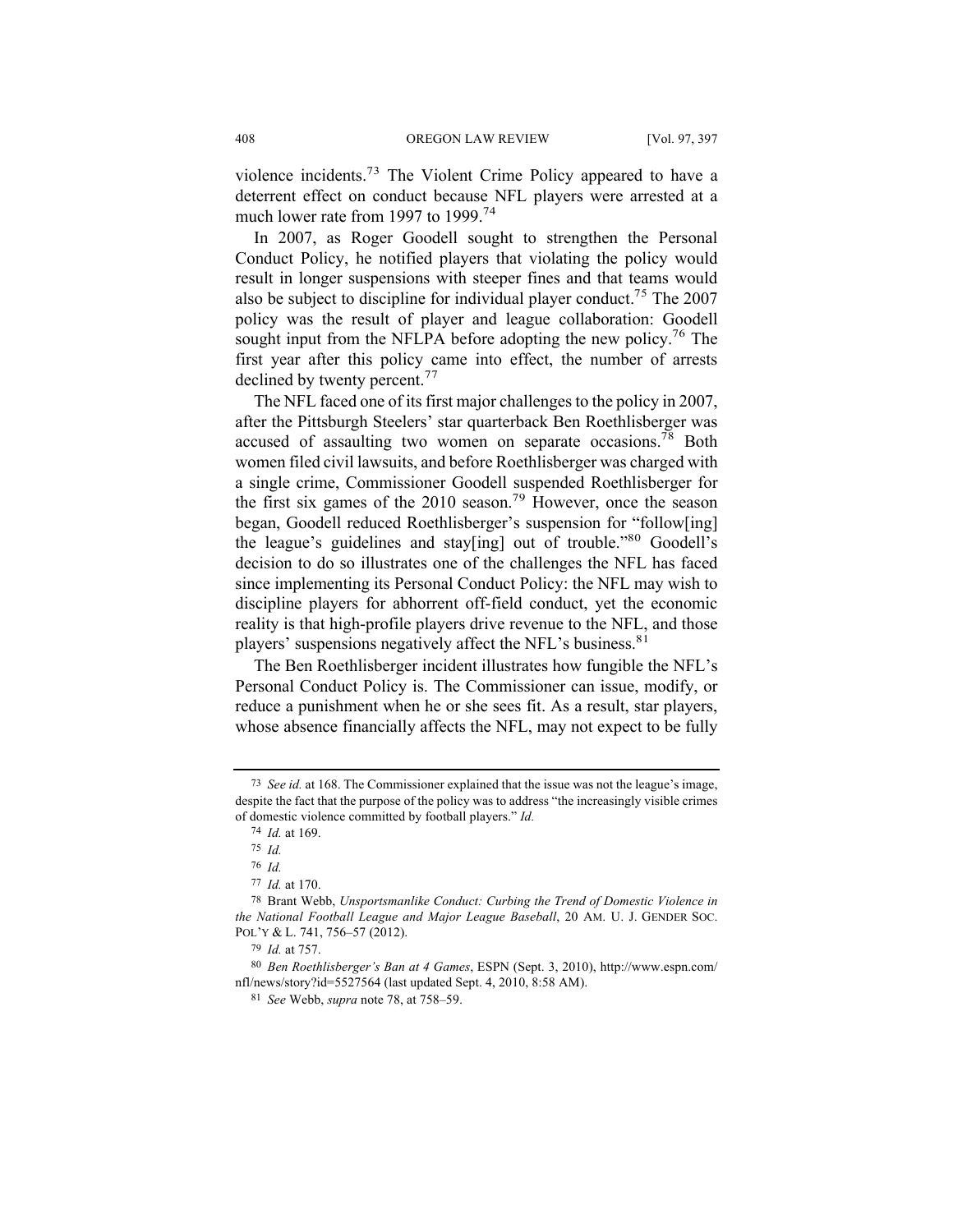punished for violating the NFL's policy.<sup>82</sup> The Ben Roethlisberger incident also illustrates how the policy is possibly unfair: the NFL can punish a player who has not been convicted or charged with a crime.<sup>83</sup> If a situation arises that leads merely to allegations against a player, then the NFL suffers reputational harm, regardless of a player's guilt.<sup>84</sup> Following the widespread criticism of Ray Rice's two-game suspension, Goodell unilaterally revised the NFL's Personal Conduct Policy.<sup>85</sup>

Under the revised policy, "any NFL employee found to have engaged in assault, battery, domestic violence or sexual assault that involved physical force would be suspended without pay for six games for a first offense."86 Additionally, if a second incident occurs, then an employee would be banned for at least one year.<sup>87</sup>

Almost immediately after Goodell implemented the revised policy, San Francisco 49ers player Ray McDonald was arrested for domestic violence.<sup>88</sup> The 49ers challenged Goodell and declined to suspend McDonald until "due process had played out."<sup>89</sup> That decision exposed a problem with the NFL's newest policy: the NFL's system relies on the teams and owners supporting the Commissioner's authority. Breakdowns in this relationship can undermine the Commissioner's power. And unlike the NFL, which is more concerned with protecting its global reputation, teams are more concerned with pleasing the local fan base. Accordingly, teams may be less likely to suspend a player in order to avoid upsetting their local fan base.

The transition from the Violent Crime Policy era to the post–Ray Rice era was supposed to represent the end of a period where (1) the NFL issued inconsistent penalties for players accused of domestic violence and related crimes,  $90$  and (2) many players went without being

<sup>82</sup> *See* Suzanne Janusz, Comment, *The NFL's Strict Enforcement of Its Personal Conduct Policy for Crimes Against Women: A Useful Tool for Combating Violence or an Attempt to Punish Morality?*, 22 SETON HALL J. SPORTS & ENT. L. 93, 111 (2012).

<sup>83</sup> *Id.* at 116.

<sup>84</sup> *Id.*

<sup>85</sup> Jerri Kay-Phillips, *Unnecessary Roughness: The NFL's History of Domestic Violence and the Need for Immediate Change*, 5 BERKELEY J. ENT. & SPORTS L. 65, 67 (2016). 86 *Id.*

<sup>87</sup> *Id.*

<sup>88</sup> *Id.* at 86.

<sup>89</sup> *Id.*

<sup>90</sup> Jane McManus, *The NFL Is Finding Out Just How Complicated Domestic Violence Punishments Can Be*, ESPN W (Aug. 28, 2016), http://www.espn.com/espnw/voices/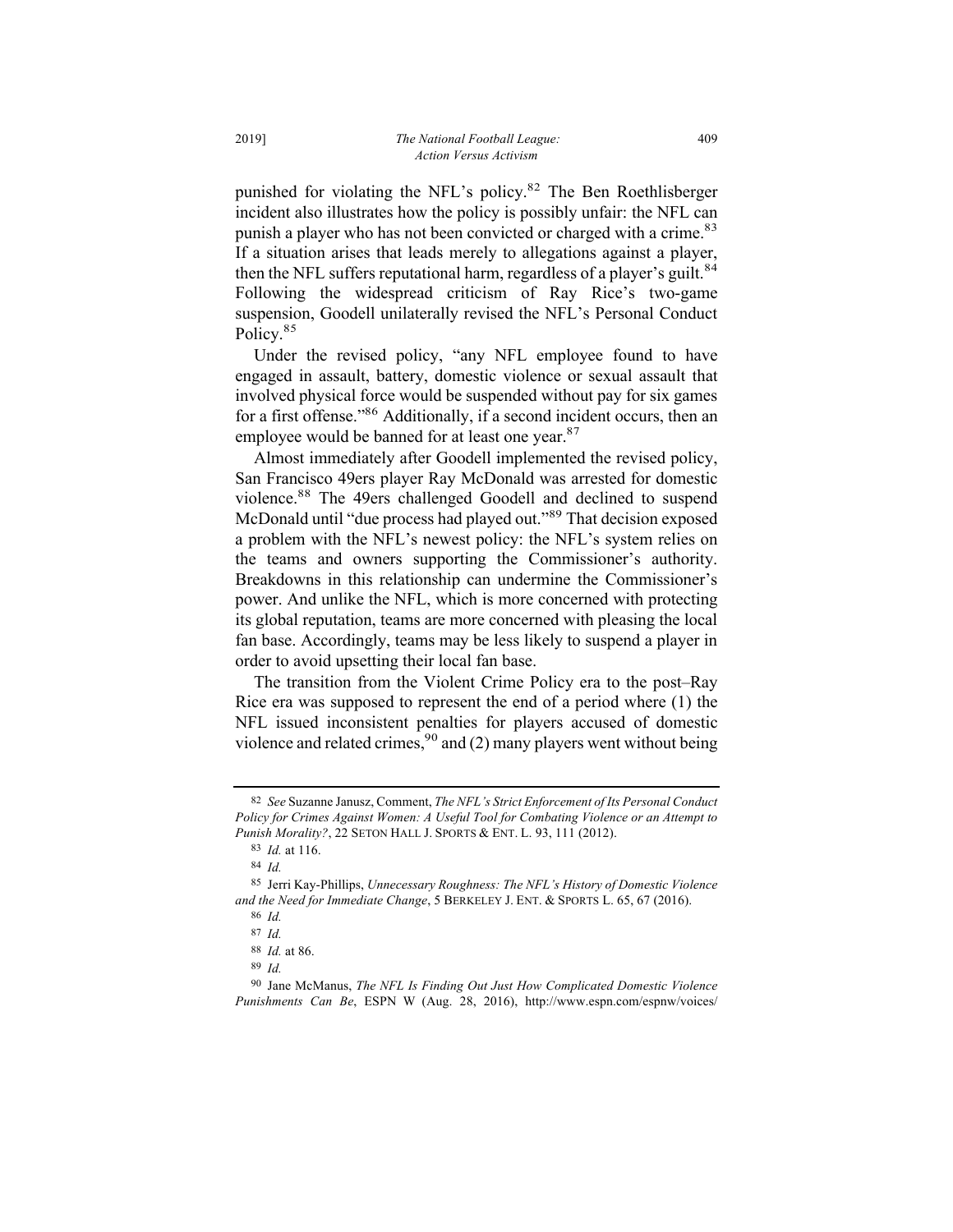punished.<sup>91</sup> The current era—which features a six-game suspension followed by a one-year banishment—is, on paper, a meaningful improvement over the ad hoc discipline delivered under previous NFL regimes.<sup>92</sup> From 2010 to the end of 2014 (when Goodell implemented the revised domestic violence policy), twenty-five NFL players were arrested for domestic violence. $93$  In the period between Goodell implementing the Ray Rice–inspired policy and the end of 2017, sixteen NFL players were arrested for domestic violence, including Ray McDonald, who was arrested twice.<sup>94</sup> Although it appears that the NFL has provided a system with a more predictable range of outcomes, there has been little noticeable difference in the number of arrests per year.

In addition to the NFL's introduction and public promotion of its new policies, the NFL became a public activist against domestic violence.<sup>95</sup> In a February 2015 Super Bowl commercial, the NFL issued a public service announcement and promoted their ties to the No More campaign.<sup>96</sup> The advertisement was delivered in partnership with No More, a coalition among groups combating domestic violence.<sup>97</sup> Current and former NFL players appeared in the commercial stating "No More" in reference to various excuses that may be used to ignore or dismiss incidents of domestic violence.<sup>98</sup> The NFL's No More advertisement was described as "a branding campaign co-founded by

96 Lara O'Reilly, *This Domestic-Violence Super Bowl Ad Will Stop a Lot of People in Their Tracks on Game Day*, BUSINESS INSIDER (Feb. 5, 2016, 4:57 AM), https://www. businessinsider.com/no-more-super-bowl-ad-2016-2.

article/17398140/the-nfl-finding-just-how-complicated-domestic-violence-punishmentsbe.

<sup>91</sup> Maleaha L. Brown, *When Pros Become Cons: Ending the NFL's History of Domestic Violence Leniency*, 50 FAM. L.Q. 193, 198 (2016) ("[B]etween 2000 and 2014, the NFL only suspended players for one game or not at all in eighty-eight percent of the cases.").

<sup>92</sup> *Id.* at 200.

<sup>93</sup> *NFL Player Arrests*, USA TODAY: SPORTS, https://www.usatoday.com/sports/nfl/ arrests/ (last visited Sept. 27, 2018).

<sup>94</sup> *Id.*

<sup>95</sup> Lindsay H. Jones, *NFL Players Use PSAs to Speak Out Against Domestic Abuse*, USA TODAY (Oct. 14, 2014, 6:20 PM), https://www.usatoday.com/story/sports/nfl/players/ 2014/10/14/nfl-players-use-psas-to-speak-out-against-domestic-violence/17270403/ (last updated Oct. 14, 2014, 7:26 PM).

<sup>97</sup> John Koblin, *The Team Behind the N.F.L.'s "No More" Campaign*, N.Y. TIMES (Jan. 2, 2015), https://www.nytimes.com/2015/01/04/style/the-team-behind-the-nfls-no-morecampaign.html.

<sup>98</sup> *NFL Players Say No More to Domestic Violence & Sexual Assault in New PSA*, NO MORE, https://nomore.org/campaigns/public-service-announcements/nflplayerspsa/ (last visited Oct. 20, 2018) [hereinafter No More PSA].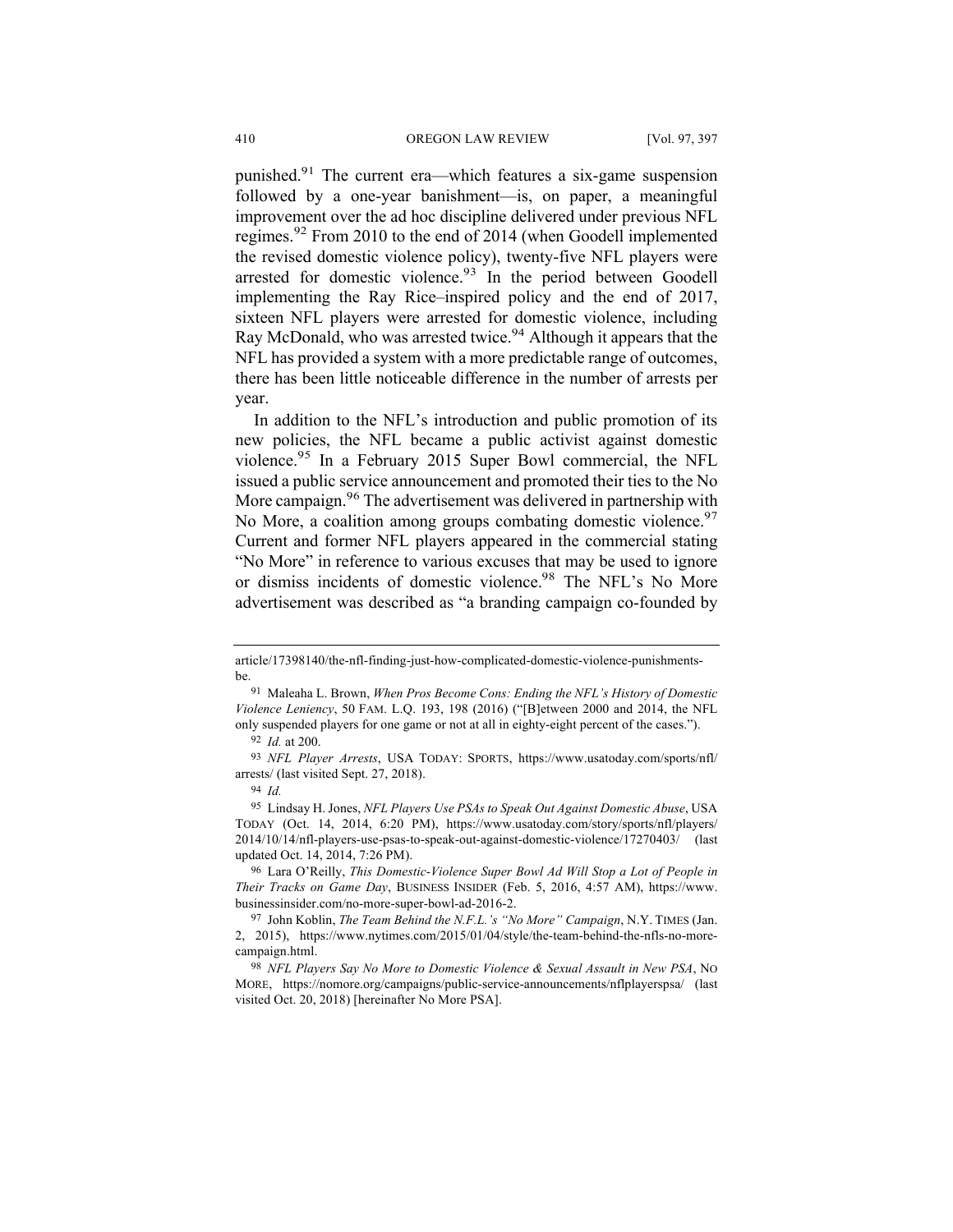one of [the NFL's] crisis-management consultants," seeking to end domestic violence.<sup>99</sup> After the NFL's No More campaign announcement, the NFL Network and the NFL's official website aired announcements from the National Domestic Violence Hotline and the One Love Foundation.<sup>100</sup> The NFL's annual reports on Corporate Social Responsibility now include a section dedicated to domestic violence, concerning both the players and the public.<sup>101</sup>

#### IV

#### CORPORATE SOCIAL RESPONSIBILITY

The NFL's aforementioned charitable endeavors and policies can be classified under the broad blanket of Corporate Social Responsibility (CSR). CSR concerns the way in which organizations manage their relationships with society.<sup>102</sup> The broad concept can be defined as an organization's commitment to its societal or stakeholder obligations through "company activities—voluntary by definition—demonstrating the inclusion of social and environmental concerns in business operations and in interactions with stakeholders."<sup>103</sup> However, CSR can also be critiqued as a fig leaf for unsociability.<sup>104</sup>

Critics have questioned the NFL's charitable motives for many years. In order to build its brand and generate money for the NFL's

<sup>99</sup> Diana Moskovitz, *No More, The NFL's Domestic Violence Partner, Is a Sham*, DEADSPIN (Feb. 5, 2015, 1:53 PM), https://deadspin.com/no-more-the-nfls-domesticviolence-partner-is-a-sham-1683348576. Domestic violence is not a problem unique to the NFL: twenty percent of the female population and ten percent of the male population are affected by domestic violence. Deseriee A. Kennedy, *Using the NFL as a Model? Considering Zero Tolerance in the Workplace for Batterers*, 45 U. BALT. L. REV. 293, 295 (2016).

<sup>100</sup> *See* BEYOND THE GAME: THE NFL SOCIAL RESPONSIBILITY REPORT – 2016 SEASON 36–38 (2017), http://www.nfl.com/static/content/public/photo/2017/03/24/0ap3000000795 087.pdf.

<sup>101</sup> See id.; BEYOND THE GAME: THE 2015 NFL SOCIAL RESPONSIBILITY REPORT 28–31 (2016), http://www.nfl.com/static/content/public/photo/2016/03/21/0ap3000000646 121.pdf.

<sup>102</sup> JEREMY MOON, CORPORATE SOCIAL RESPONSIBILITY: A VERY SHORT INTRODUCTION 3 (2014).

<sup>103</sup> Marcel van Marrewijk, *Concepts and Definitions of CSR and Sustainability: Between Agency and Communion*, 44 J. BUS. ETHICS 95, 102 (2003); *see also* Michael E. Porter & Mark R. Kramer, *Strategy and Society: The Link Between Competitive Advantage and Corporate Social Responsibility*, 84 HARV. BUS. REV. 78, 79 (2006).

<sup>104</sup> Koblin, *supra* note 97; *see also* MOON, *supra* note 102, at 112; Kathy Babiak & Richard Wolfe, *Determinants of Corporate Social Responsibility in Professional Sport: Internal and External Factors*, 23 J. SPORT MGMT. 717, 731–72 (2009).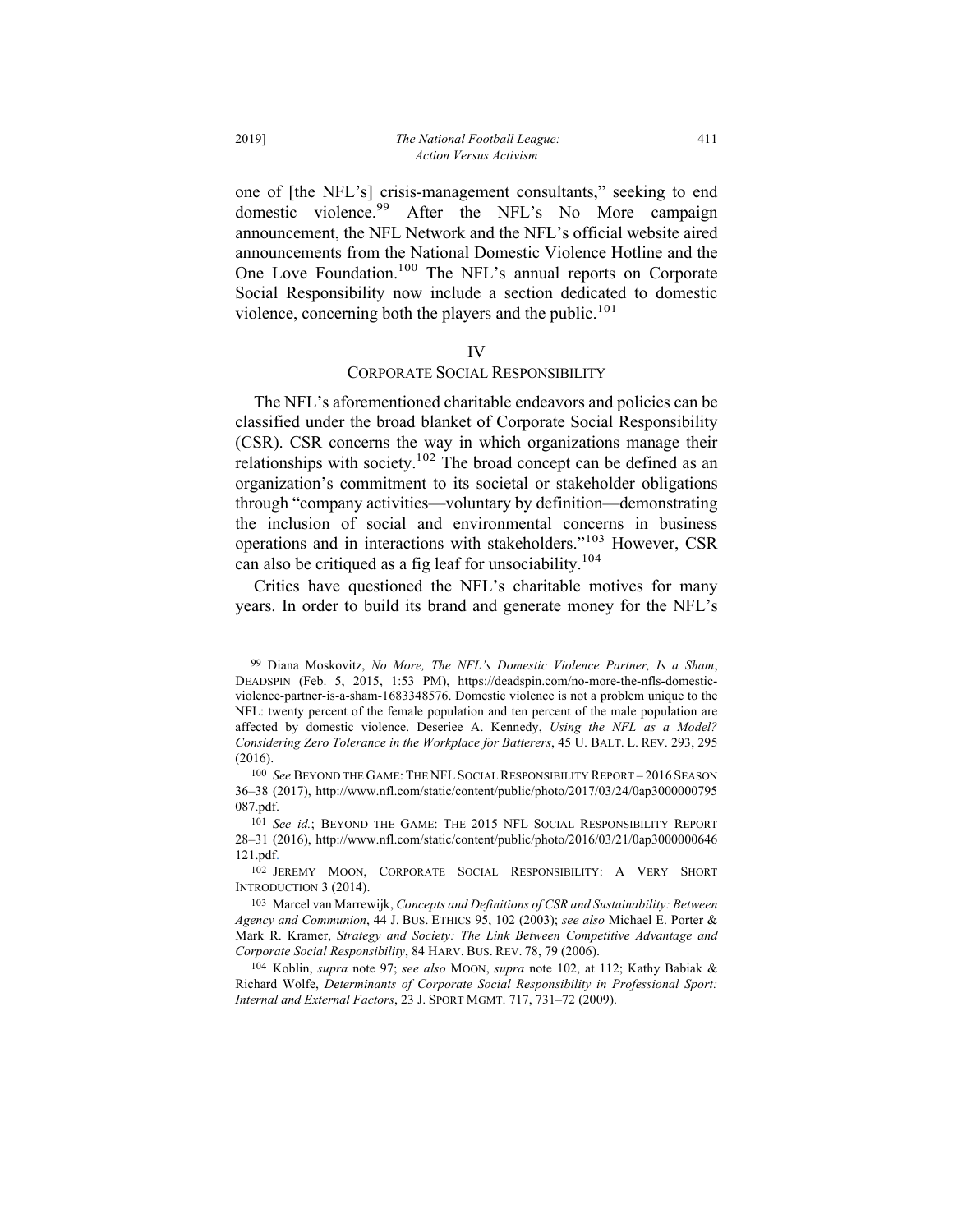owners, the NFL has founded programs that target children (such as Play  $60$ ) and adults (such as Salute to Service).<sup>105</sup> Like other mentioned CSR programs, Salute to Service seems compelled by an ulterior, selfserving motive. Although Salute to Service donates money to military charities for every point scored, the NFL nonetheless charges the Department of Defense millions of dollars to honor service members for displays such as flyovers, flag ceremonies, and national anthem performances.106 Perhaps unsurprisingly, the NFL's partnership with the No More campaign was also criticized as a deliberate attempt to distract from the NFL's troubling responses to player domestic violence allegations.

Although some CSR initiatives warrant academic and public criticism, academics widely accept that CSR is designed to benefit both society and the organization.<sup>107</sup> Academic literature has demonstrated that CSR is associated with many positive organizational outcomes,  $108$ including financial and reputational benefits.<sup>109</sup> CSR is also associated with positive public outcomes, including positive social and behavioral

<sup>105</sup> Patrick Hruby, *"The Cigarette Model": How the NFL Brands Itself in America's Classrooms*, VICE SPORTS (Mar. 2015), http://www.patrickhruby.net/2015/03/its-cigarettemodel-it-really-is.html (explaining that the NFL Rush Zone taught math and statistics skills through a fantasy sports gambling-type game); Krysten De Quesada, *Reaching Nearly 5,000 Youths, NFL PLAY 60 Character Camps Double 2017 National Presence*, BUSINESS WIRE (June 15, 2017, 9:00 AM), https://www.businesswire.com/news/home/20170615005398/

en/Reaching-5000-Youths-NFL-PLAY-60-Character; Drew Magary, *The NFL's Salute to Service is Horseshit*, DEADSPIN (Nov. 14, 2013, 3:45 PM), https://deadspin.com/the-nflssalute-to-service-is-horseshit-1464308797; Evan Grossman, *NFL Launches "Let's Listen Together" Committee for Social Justice Initiatives*, N.Y. DAILY NEWS (Jan. 24, 2018, 1:13 AM), http://www.nydailynews.com/sports/football/nfl-launches-listen-social-justice-cam paign-article-1.3774265. For an overview of Colin Kaepernick's employment law situation, see Bobby Bramhall, *An Employment Stance on Taking a Knee*, 27 J. LEGAL ASPECTS SPORT 109 (2017).

<sup>106</sup> Magary, *supra* note 105; Melanie Schmitz, *How the NFL Sold Patriotism to the U.S. Military for Millions*, THINKPROGRESS (Sep. 25, 2017, 2:19 PM), https://thinkprogress.org/ nfl-dod-national-anthem-6f682cebc7cd/.

<sup>107</sup> Archie B. Carroll, *A Three-Dimensional Conceptual Model of Corporate Performance*, 4 ACAD. MGMT. REV. 497 (1979); *see also* Porter & Kramer, *supra* note 103.

<sup>108</sup> Porter & Kramer, *supra* note 103.

<sup>109</sup> *See* Herman Aguinis & Ante Glavas, *What We Know and Don't Know About Corporate Social Responsibility: A Review and Research Agenda*, 38 J. MGMT. 932 (2012); Joshua D. Margolis & James P. Walsh, *Misery Loves Companies: Rethinking Social Initiatives by Business*, 48 ADMIN. SCI. Q. 268 (2003); Paul C. Godfrey & Nile W. Hatch, *Researching Corporate Social Responsibility: An Agenda for the 21st Century*, 70 J. BUS. ETHICS 87 (2007); Douglas A. Schuler & Margaret Cording, *A Corporate Social Performance–Corporate Financial Performance Behavioral Model for Consumers*, 31 ACAD. MGMT. REV. 540 (2006).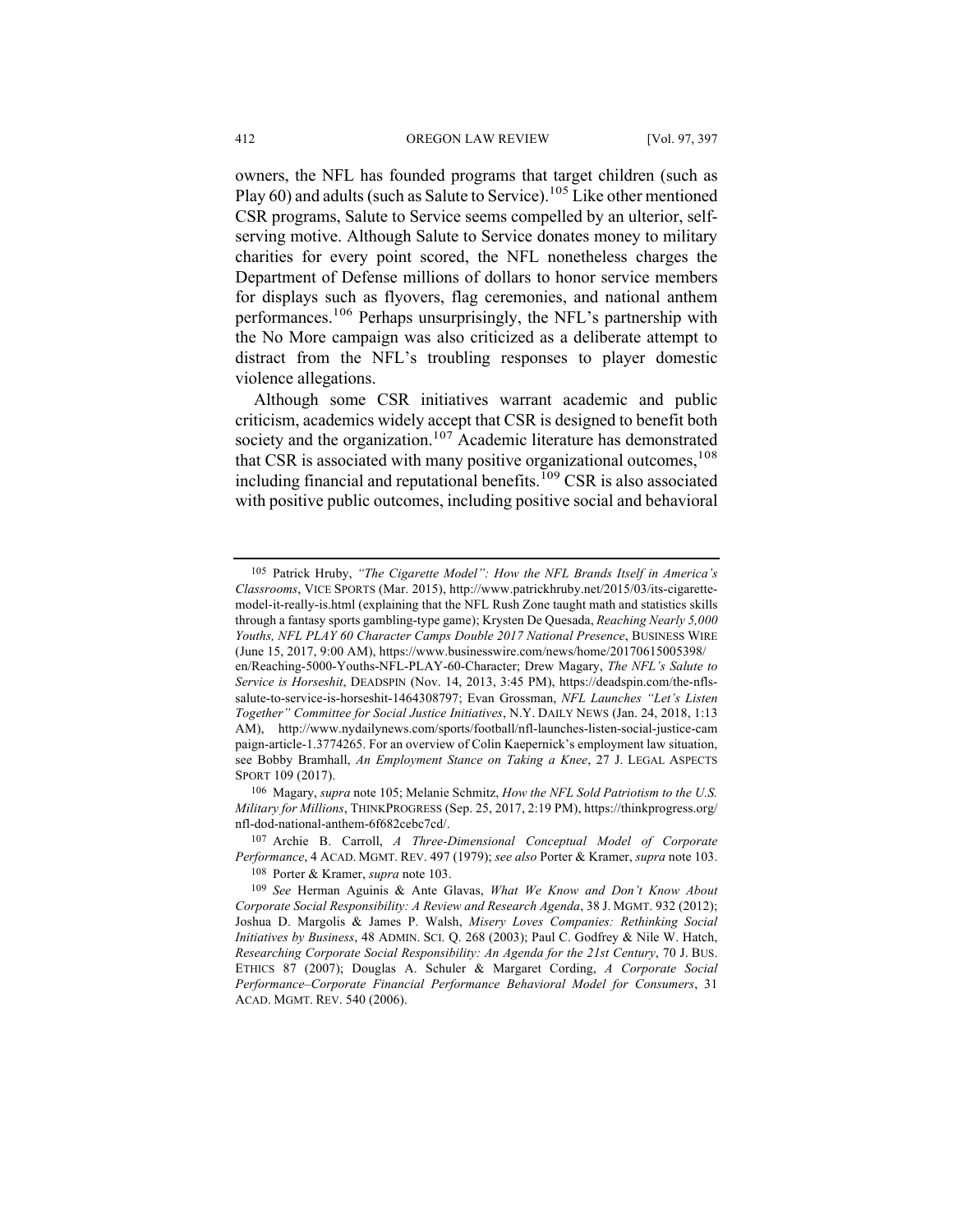responses from consumers.<sup>110</sup> It follows that CSR has become increasingly important for organizations across industries. Twenty years ago, Nike was synonymous with sweatshop labor.<sup>111</sup> Now, however, the sporting apparel giant has shifted toward firmer policies on factory conditions and ambitious sustainability targets. To demonstrate this increased social responsibility, Nike has released annual CSR reports. $112$  Other companies have socially oriented practices as an explicit part of the business. TOMS Shoes, for example, donates a pair of shoes to a member of a disadvantaged community for every product purchased.<sup>113</sup> As society's expectations of businesses continue to change, businesses are now expected to demonstrate CSR in a manner beyond mere marketing rhetoric.

Compared to other industries, professional sports are considered uniquely situated for CSR initiatives.<sup>114</sup> After all, professional sport organizations have youth appeal, positive health associations like physical fitness, and large-scale communication platforms.<sup>115</sup> As a result, CSR initiatives focused on health and social engagement can be particularly powerful.<sup>116</sup> Accordingly, professional sport organizations, like the NFL, can be a megaphone for social issues. $117$ 

112 *Reports*, NIKE, https://sustainability.nike.com/reports (last visited Oct. 25, 2018); *see also* James Epstein-Reeves, *The Parents of CSR: Nike and Kathie Lee Gifford*, FORBES (June 8, 2010, 10:26 AM), https://www.forbes.com/sites/csr/2010/06/08/the-parents-of-csrnike-and-kathie-lee-gifford/#d0ffb2af416f.

113 *See* TOMS, https://www.toms.com/improving-lives (last visited Oct. 20, 2018).

114 Aaron C.T. Smith & Hans M. Westerbeek, *Sport as a Vehicle for Deploying Corporate Social Responsibility*, 25 J. CORP. CITIZENSHIP 43, 48 (2007); *see also* Babiak & Wolfe, *supra* note 104.

115 Smith & Westerbeek, *supra* note 114, at 50; *see also* Babiak & Wolfe, *supra* note 104; Kathryn L. Heinze, Sara Soderstrom & Jennifer Zdroik, *Toward Strategic and Authentic Corporate Social Responsibility in Professional Sport*: *A Case Study of the Detroit Lions*, 28 J. SPORT MGMT. 672, 685 (2014).

116 Babiak & Wolfe, *supra* note 104, at 731.

117 *See generally* Peter Kaufman & Eli A. Wolfe, *Playing and Protesting: Sport as a Vehicle for Social Change*, 34 J. SPORT & SOC. ISSUES 154 (2010). *See also* DAVE ZIRIN, WHAT'S MY NAME, FOOL?: SPORTS AND RESISTANCE IN THE UNITED STATES (2005).

<sup>110</sup> *See, e.g.*, Pam Scholder Ellen, Lois A. Mohr & Deborah J. Webb, *Charitable Programs and the Retailer: Do They Mix?*, 76 J. RETAILING 393 (2000); Mette Morsing & Majken Schultz, *Corporate Social Responsibility Communication: Stakeholder Information, Response and Involvement Strategies*, 15 BUS. ETHICS 323 (2006); Keith B. Murray & Christine M. Vogel, *Using a Hierarchy-of-Effects Approach to Gauge the Effectiveness of Corporate Social Responsibility to Generate Goodwill Toward the Firm: Financial Versus Nonfinancial Impacts*, 38 J. BUS. RES. 141 (1997).

<sup>111</sup> *See* Max Nisen, *How Nike Solved Its Sweatshop Problem*, BUS. INSIDER (May 9, 2013, 10:00 PM), http://www.businessinsider.com/how-nike-solved-its-sweatshopproblem-2013-5; Nike, Inc. v. Kasky, 539 U.S. 654 (2003).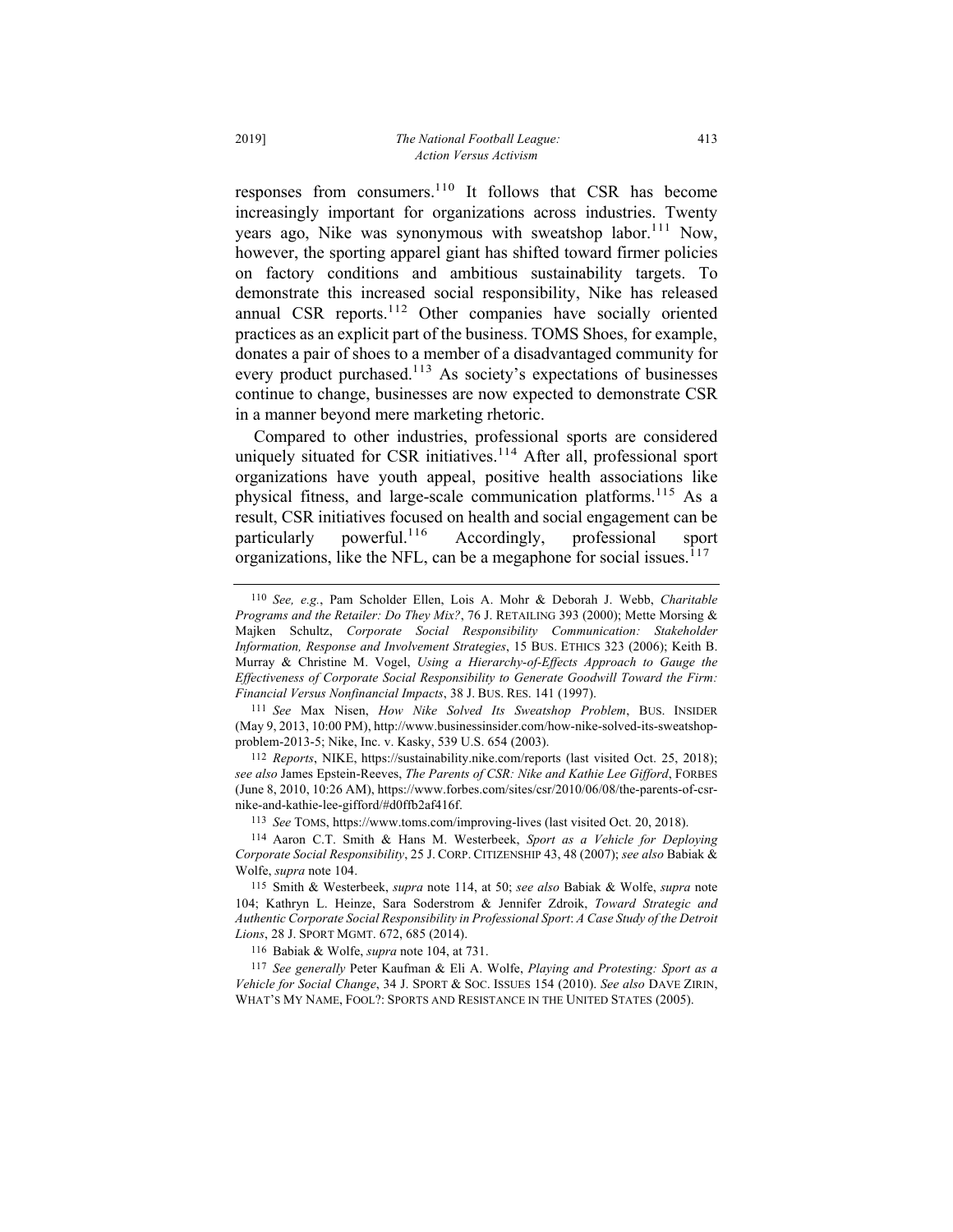In the wake of the NFL's policies and promotions seeking to combat domestic violence, this Article, through content analysis, compares the NFL's domestic violence CSR initiatives (activism) with the NFL's responses to incidents of player domestic violence (action). The subsequent section describes a brief content analysis focused on twenty recent cases involving domestic violence arrests of eighteen NFL players.

# V

# CONTENT ANALYSIS

Our study's objective was to measure the NFL's response to domestic violence arrests in comparison to the NFL's high-profile CSR initiatives. To accomplish its objective, our study employed a "content analysis" research method.118 Social scientists use content analysis to examine patterns in communication (which includes documents) in a systematic and replicable method.<sup>119</sup> Essentially, content analysis measures qualitative data quantitatively,  $120$  and using this method helps identify themes or patterns related to the twenty recent domestic violence cases in the NFL. $^{121}$  Accordingly, this study can address one of the central criticisms of CSR: that CSR programs lack objective measurements or accountability following program implementation.<sup>122</sup>

Our study's sample is purposive and composed of NFL players who were arrested on charges related to domestic violence after Ray Rice's arrest on February 15, 2014, through December 31, 2017. The sample obtained for this study was from a publicly available database, compiled by USA Today, delineating NFL players' arrests, charges, and citations that are more serious than traffic violations.<sup>123</sup> Importantly, the database does not include all domestic violence incidents involving NFL players.<sup>124</sup> All players included in this study belonged to an NFL roster at the time of the incident.

<sup>118</sup> *See* UWE FLICK, AN INTRODUCTION TO QUALITATIVE RESEARCH 429–36 (5th ed. 2014) (1998) (summarizing qualitative content analysis).

<sup>119</sup> MARGRIT SCHREIER, QUALITATIVE CONTENT ANALYSIS IN PRACTICE 3–4 (2012).

<sup>120</sup> Harold H. Kassarjian, *Content Analysis in Consumer Research*, 4 J. CONSUMER RES. 8, 9–10 (1977).

<sup>121</sup> Michael Quinn Patton, *Two Decades of Developments in Qualitative Inquiry: A Personal, Experiential Perspective*, 1 QUALITATIVE SOC. WORK 261, 261–62 (2002).

<sup>122</sup> *See* MOON, *supra* note 102, at 43.

<sup>123</sup> *See NFL Player Arrests*, *supra* note 93.

<sup>124</sup> *See id.*; Mary Pilon, *Inside the NFL's Domestic Violence Punishment Problem*, BLEACHER REPORT (Jan. 31, 2017), http://mag.bleacherreport.com/nfl-domestic-violencepolicy-suspensions/. USA Today acknowledges that the arrest database is not all-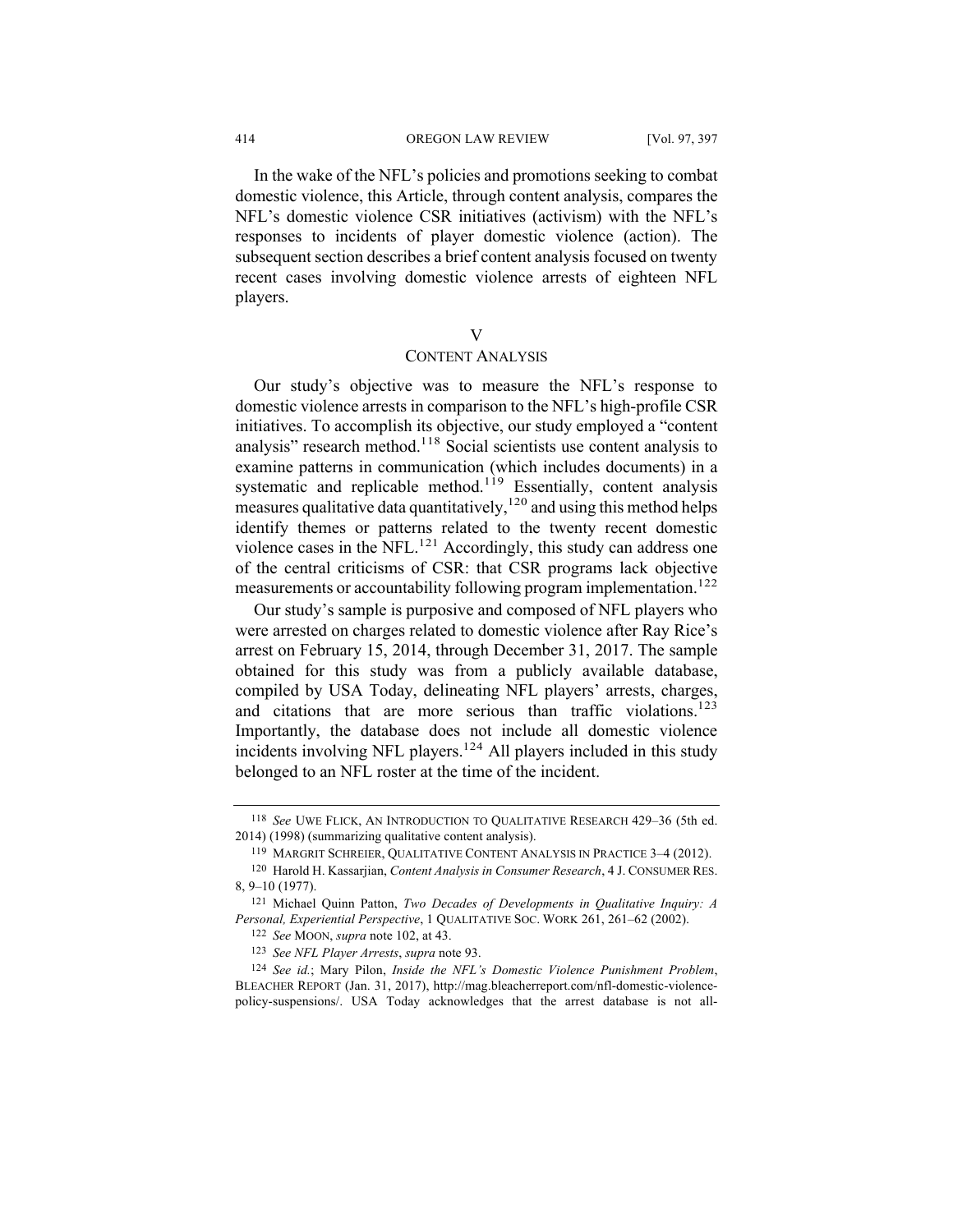Our study analyzed the NFL and team responses to a player's arrest by searching the arrested player's name and "domestic violence" in both mainstream media and on the NFL's website.<sup>125</sup> The search results identified clear categories for coding the reports to ensure the findings were systematic, reproducible, and easily interpretable.<sup>126</sup> Specifically, the coded criteria concerned league and team responses to conduct that violated the NFL's Personal Conduct Policy, which suited the narrow scope of the study and provided a platform for discussing how the NFL acts in response to domestic violence. In addition to searching mainstream media, the study also considered articles highlighting league and team responses and outcomes to players' domestic violence cases. This inductive analysis ensured relevant content was represented and also identified emerging themes.<sup>127</sup> Additionally, these analyses revealed that a number of the arrested players had multiple arrests. In fact, ten of the eighteen arrested players (56%) were arrested on multiple charges or on an additional occasion for another offense.<sup>128</sup> This finding may indicate that domestic violence arrests are not isolated incidents, but often are part of a pattern of conduct. <sup>129</sup> Based on the clear categories that emerged, the units of analysis are context-responsive.<sup>130</sup>

See Table 1 for a summary of the results of the study.

encompassing but believes it captures a clear majority of NFL players arrested. *See NFL Player Arrests*, *supra* note 93. A purposive sample is a type of nonprobability sample assumed to be representative of a population based on logical observation. A purposive sample was used in order to analyze the occurrence, outcomes, and team and league responses to domestic violence incidents involving NFL players.

<sup>125</sup> Searches were conducted on NFL.com during February 2018.

<sup>126</sup> *See* Kassarjian, *supra* note 120, at 9.

<sup>127</sup> *See* Patton, *supra* note 121, at 274.

<sup>128</sup> Some players were arrested while in college or as a free agent for their other arrest and therefore do not appear in the USA Today database. *See, e.g.*, Paul Myerberg, *Johnny Manziel Pleads Quilty to Misdemeanor Charge in 2012 Arrest*, USA TODAY (July 15, 2013, 12:46 PM), https://www.usatoday.com/story/sports/ncaaf/2013/07/15/manziel-pleadedguilty-misdemeanor-charges-2012-arrest/2518037/ (last updated July 15, 2013, 4:05 PM) (Manziel was arrested for mutual combat while in college); *See also* Mike Coppinger, *Ex-Cowboys, Panthers DE Greg Hardy Arrested on Felony Drug Charge*, USA TODAY (Sept. 26, 2016, 7:16 PM), https://www.usatoday.com/story/sports/nfl/2016/09/26/greghardy-arrested-drug-charge/91138412/ (last updated Sept. 26, 2016, 11:28 PM) (Hardy was arrested while a free agent and charged with felony possession of a controlled substance).

<sup>129</sup> *See* Leal, Gertz & Piquero, *supra* note 65, at 461 (creating a study variable for arrests that result from multiple charges). *See generally NFL Player Arrests*, *supra* note 93.

<sup>130</sup> *See* Patton, *supra* note 121, at 274.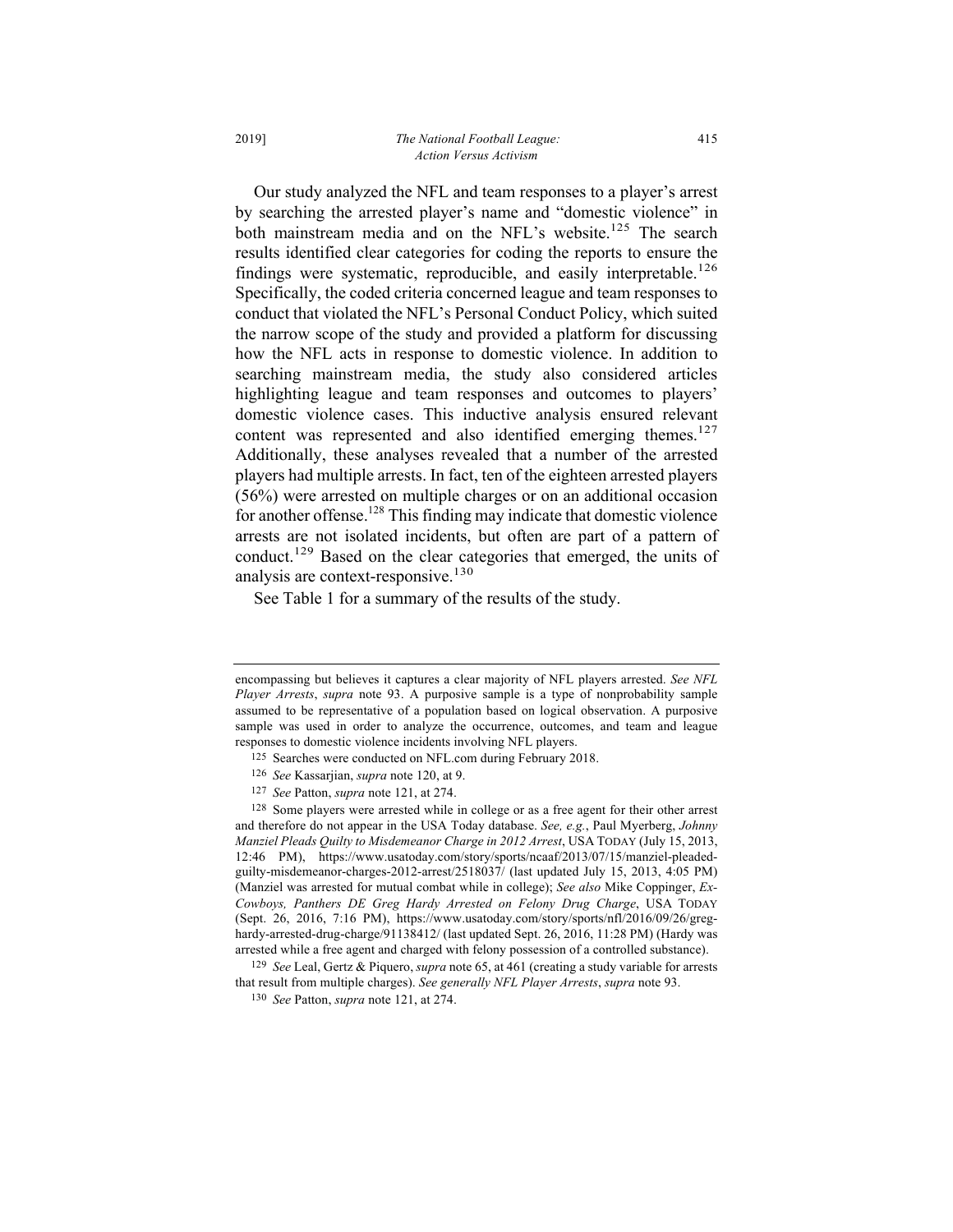| Date     | Player                   | Team       | Arrest<br>Outcome                                              | Team<br>Action                          | League<br>Action                                                      | Suspen-<br>sion                               | Career<br>Impact             | Other<br><b>Crimes</b> |
|----------|--------------------------|------------|----------------------------------------------------------------|-----------------------------------------|-----------------------------------------------------------------------|-----------------------------------------------|------------------------------|------------------------|
| 11/11/17 | Roy<br>Miller            | KC         | Undeter-<br>mined                                              | Cut<br>(immediate)                      | No statement                                                          | No                                            | End                          | No                     |
| 8/18/17  | Michael<br>Bowie         | <b>NYG</b> | Undeter-<br>mined                                              | Cut<br>(immediate)                      | No statement                                                          | No                                            | End                          | No                     |
| 4/06/17  | Tramaine<br><b>Brock</b> | SF         | Dropped/<br>dismissed                                          | Cut<br>(immediate)                      | Investigation<br>(cleared $1/5/18$ )                                  | No                                            | New<br>team                  | No                     |
| 3/31/17  | Will<br>Parks            | DEN        | Undeter-<br>mined                                              | Statement                               | No statement                                                          | No                                            | No<br>change                 | No                     |
| 3/05/17  | Ethan<br>Westbrooks      | LAR        | Dropped/<br>dismissed                                          | None                                    | No statement                                                          | No                                            | No<br>change                 | Yes                    |
| 2/05/16  | Montee<br>Ball           | <b>NE</b>  | Guilty<br>(plea deal)                                          | Cut<br>(immediate)                      | No statement                                                          | No                                            | End                          | Yes                    |
| 1/30/16  | Johnny<br>Manziel        | <b>CLE</b> | Guilty<br>(plea deal);<br>DV dis-<br>missed after<br>12 months | Cut<br>(preseason)                      | Investigation                                                         | No<br>(DV)<br>4 games<br>(other)              | Signed<br>with<br><b>CFL</b> | Yes                    |
| 7/20/15  | Justin<br>Cox            | KС         | Undeter-<br>mined                                              | Cut<br>(immediate)                      | No statement                                                          | No                                            | Signed<br>with<br>$CFL**$    | Yes                    |
| 5/25/15  | Ray<br>McDonald*         | <b>CHI</b> | Dropped/<br>dismissed                                          | Cut<br>(immediate)                      | No statement                                                          | No                                            | End                          | Yes                    |
| 5/22/15  | Josh<br>Brown            | <b>NYG</b> | Dropped/<br>dismissed                                          | Statement<br>Cut<br>(10/25/16)          | Investigation<br>Exempt list &<br>new investiga-<br>tion $(10/25/16)$ | 1 week<br>(08/17/16)<br>6 weeks<br>(09/08/17) | Free<br>agent                | Yes                    |
| 4/17/15  | Rodnev<br>Austin         | DET        | Guilty                                                         | Cut                                     | Investigation                                                         | 6 weeks<br>(9/8/15)                           | No<br>change                 | Yes                    |
| 3/05/15  | Bruce<br>Miller          | SF         | Guilty;<br>battery<br>dismissed;<br>DV<br>counseling           | Statement                               | Investigation                                                         | No                                            | No<br>change                 | Yes                    |
| 1/14/15  | Josh<br>McNary           | IND        | Acquitted<br>(9/3/15)                                          | Statement                               | Exempt list<br>(until $9/6/15$ )                                      | No                                            | N <sub>o</sub><br>change     | No                     |
| 1/05/15  | Junior<br>Galette        | NO         | Dropped/<br>dismissed                                          | Statement                               | Suspension                                                            | 2 weeks                                       | No<br>change                 | Yes                    |
| 9/17/14  | Jonathan<br>Dwyer        | ARI        | Guilty                                                         | Reserve/illness<br>list (no return)     | Investigation;<br>suspension                                          | 3 weeks<br>(9/8/15)                           | End                          | No                     |
| 9/11/14  | Adrian<br>Peterson       | <b>MIN</b> | Guilty                                                         | Deactivated<br>(immediate)              | Suspension;<br>reinstated<br>(04/16/15)                               | Season<br>remain                              | No<br>change                 | No                     |
| 9/04/14  | Quincy<br>Enunwa         | <b>NYJ</b> | Dropped/<br>dismissed                                          | Statement                               | Suspension                                                            | 4 weeks<br>(10/20/15)                         | No<br>change                 | No                     |
| 8/30/14  | Ray<br>McDonald*         | SF         | Dropped/<br>dismissed                                          | No response<br>(continued to<br>play)** | Investigation<br>(cleared)                                            | No                                            | New<br>team                  | Yes                    |
| 5/13/14  | Greg<br>Hardy            | CAR        | Guilty;<br>dismissed<br>on appeal                              | Deactivated<br>(did not<br>resign)      | Exempt list;<br>suspension                                            | 10 weeks<br>(NFL)<br>4 weeks<br>(arbitrator)  | New<br>team                  | Yes                    |

Table 1. *Domestic Violence Arrests Content Analysis*

\*Same player. \*\*Cut after separate incident.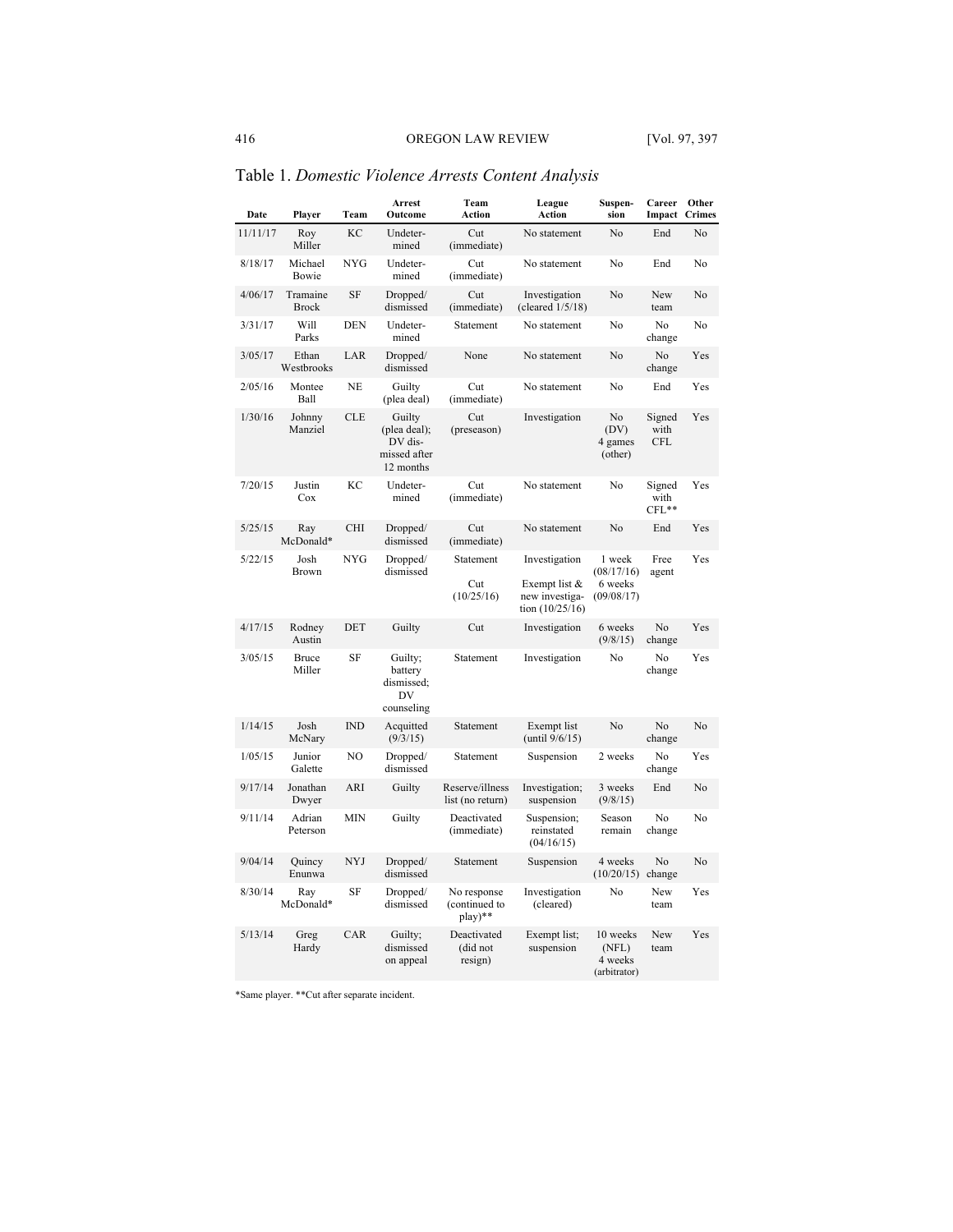#### 2019] *The National Football League:* 417 *Action Versus Activism*

# VI TEAMS RESPOND AND CUT PLAYERS

Based on this study, the individual teams, rather than the NFL, often decide to take action following an NFL player's arrest. More than half of the arrests resulted in a team's decision to cut the player. And in eight of these eleven cases, the team did so immediately. Perhaps these decisive responses are deliberate attempts to contrast how the New York Giants handled Josh Brown's highly criticized case in 2015.<sup>131</sup>

Josh Brown was arrested for an incident that occurred on May 22, 2015, and charged with fourth-degree domestic violence.<sup>132</sup> The arrest stemmed from a physical altercation with his then wife Molly Brown, who later obtained a restraining order against him.<sup>133</sup> The charges were dropped, and the NFL issued a one-week suspension.<sup>134</sup> Two months later, however, police reports surfaced that included "a signed document in which [Brown] admitted to physically, verbally, and emotionally abusing  $\ldots$  Molly Brown."<sup>135</sup> As a result of the public outcry, the New York Giants terminated Brown.<sup>136</sup> Additionally, Giants owner John Mara stated the team was aware of Brown's domestic violence history but not the "extent" of the abuse.<sup>137</sup> This sparked immense criticism and may have prompted other teams to deal with domestic violence arrests swiftly and with severe punishments.

Although teams are disciplining players for off-field conduct, fans, players, and NFL employees all seem to desire a league-wide policy that delivers fair and predictable outcomes.<sup>138</sup> Fair and predictable

137 *Id.*

<sup>131</sup> *See* Amara Grautski, *Former Giants Kicker Josh Brown Suspended Additional 6 Games After NFL's Domestic Violence Investigation*, N.Y. DAILY NEWS (Sept. 9, 2017, 1:50 AM), http://www.nydailynews.com/sports/football/giants/nfl-suspends-giants-kickerjosh-brown-additional-6-games-article-1.3480052.

<sup>132</sup> James Kratch, *Giants Kicker Josh Brown Arrested in 2015 on Domestic Violence Charge*, NJ (Aug. 17, 2016), https://www.nj.com/giants/index.ssf/2016/08/giants\_kicker\_ josh\_brown\_arrested\_in\_2015\_on\_domes.html (last updated Aug. 18, 2016); *see also NFL Player Arrests*, *supra* note 93; Around the NFL Staff, *Josh Brown Placed on Commissioner Exempt List*, NFL (Oct. 21, 2016, 3:20 PM), http://www.nfl.com/news/story/0ap3000000 725116/article/josh-brown-placed-on-commissioner-exempt-list.

<sup>133</sup> *See* Around the NFL Staff, *supra* note 132.

<sup>134</sup> *Id.*

<sup>135</sup> *Id.*

<sup>136</sup> Pilon, *supra* note 124.

<sup>138</sup> Logan O'Shaughnessy, *After Review: An Open Letter to NFL Commissioner Roger Goodell Suggesting that Limiting the League's Disciplinary Power Under the Personal*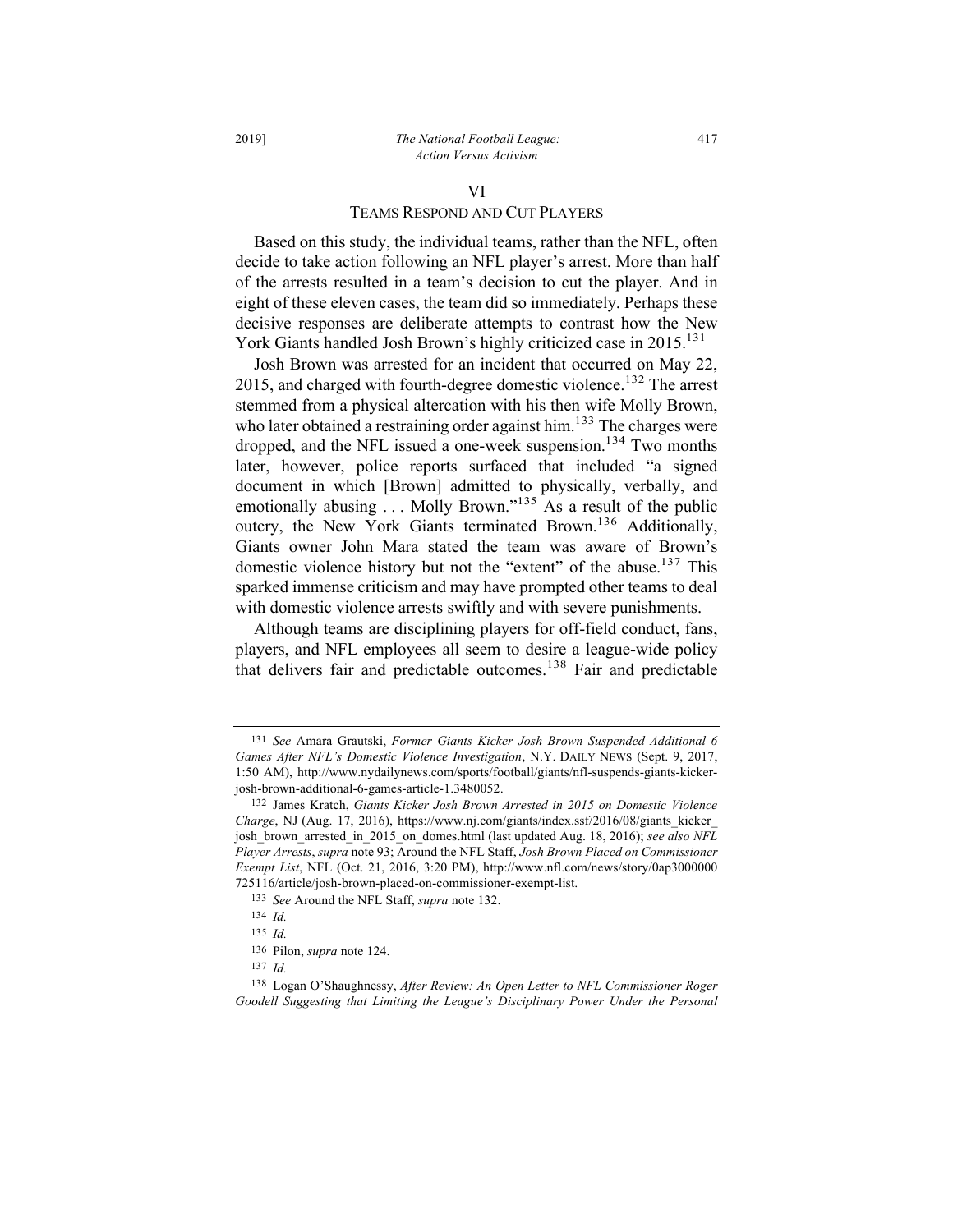outcomes cannot occur when the discretion falls to thirty-two teams' administrators. Further, allowing teams to decide player punishment is inconsistent with the NFL's communicated goal to have a unified league-level response to domestic violence.<sup>139</sup> To gain the unified level of response and the fair and predictable outcomes that fans, players, and NFL employees desire, the NFL—not the teams—should discipline players for off-field conduct.

#### VII

## THE NFL'S SILENCE

This study also found that the NFL's public response to domestic violence has been minimal. The NFL offered no statement on, or response to, seven of the nine most recent domestic violence arrests (see Table 1). Although the NFL may have disciplined these players in private, there were no reports in the media of an NFL response.<sup>140</sup> In contrast, the media reported the NFL's actions for the eleven arrests that followed the Ray Rice arrest. Such a contrast suggests that the NFL now defers to teams to handle domestic violence issues and is not taking action itself. For example, in Johnny Manziel's case, which concerned an assault and substance abuse charge, the NFL suspended Manziel for four games for substance abuse but made no announcement regarding the assault.<sup>141</sup> The Cleveland Browns, on the other hand, terminated Manziel following allegations of the alleged assault surfacing.<sup>142</sup>

The argument could be made that after a player has been cut by his team, the NFL's response to the domestic violence incident is unnecessary. However, such an approach is inconsistent with the NFL's Personal Conduct Policy and its public stance on domestic violence. The NFL's CSR report includes (1) descriptions of

142 Jill Martin, *Cleveland Browns Cut Johnny Manziel*, CNN (Mar. 11, 2016, 6:42 PM), https://www.cnn.com/2016/03/11/us/johnny-manziel-cut-by-cleveland-browns/index.html.

*Conduct Policy May Be in the League's Best Interests*, 88 U. DET. MERCY L. REV. 527, 543 (2011).

<sup>139</sup> *See generally* Steve Ginsburg, *NFL Admits It "Failed" in Handling of Ray Rice Case*, REUTERS (Dec. 2, 2014, 3:00 PM), https://www.reuters.com/article/us-usa-sports-abuse/nfladmits-it-failed-in-handling-of-ray-rice-case-idUSKCN0JG2J120141202.

<sup>140</sup> In fact, the eight most recent arrests did not result in a league-administered punishment.

<sup>141</sup> Lindsay H. Jones, *Johnny Manziel Suspended Four Games for Substance Abuse*, USA TODAY (June 30, 2016, 1:15 PM), https://www.usatoday.com/story/sports/nfl/2016/ 06/30/johnny-manziel-suspended-4-games-substance-abuse/86555946/ (last updated June 30, 2016, 6:03 PM).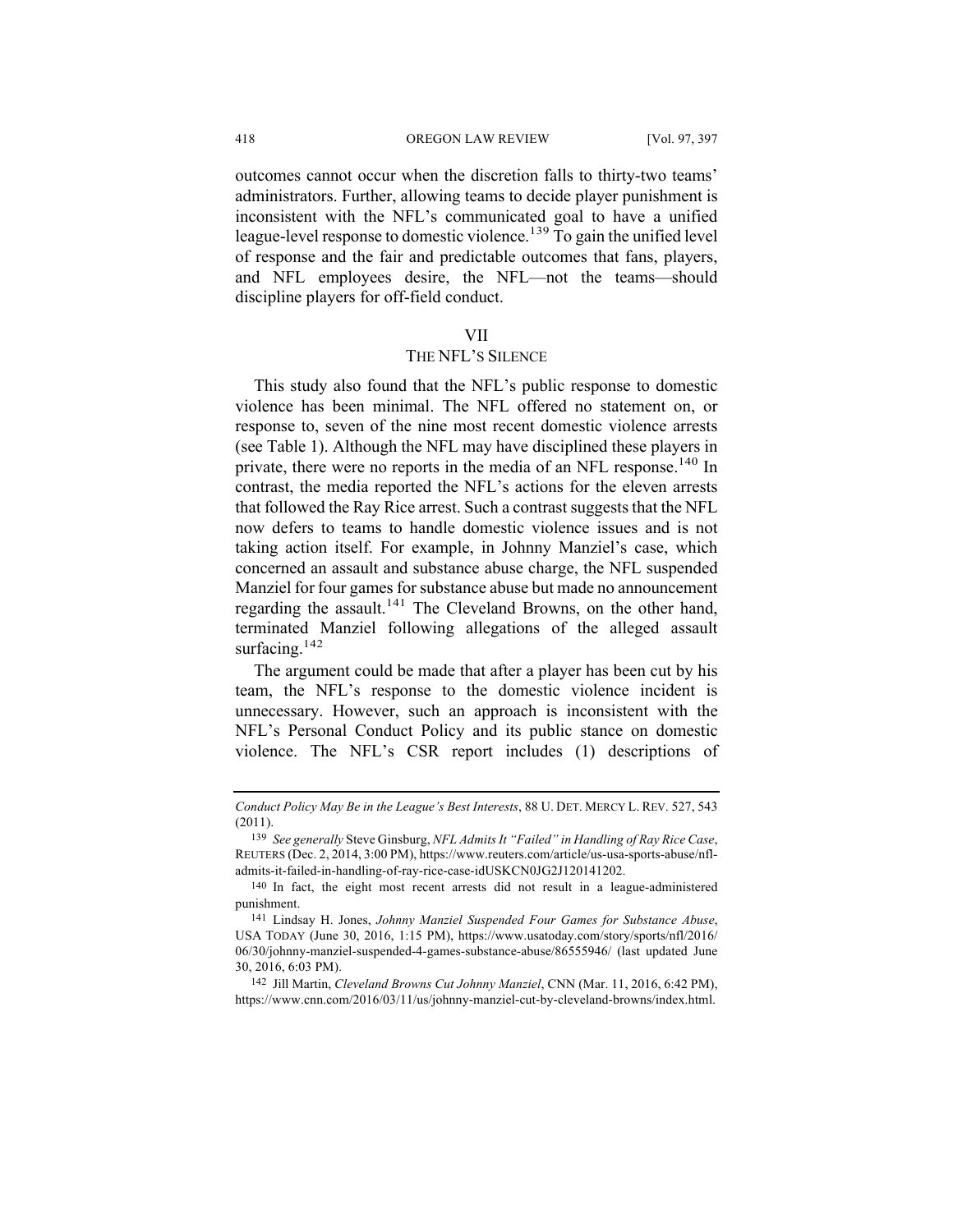partnership programs that are aimed at raising awareness about domestic violence, and (2) information about mandatory education sessions on "active bystanders" in domestic violence.<sup>143</sup> Moreover, the NFL partnered with the No More campaign to bring "hidden issues into the public eye in a way that has never been done before."<sup>144</sup> And in a No More public service announcement, NFL players made statements including "No More, not our problem," and "No More we don't talk about that."<sup>145</sup> If the NFL is going to be consistent with its own CSR messages and Personal Conduct Policy, then communicating publicly about player domestic violence is a necessary minimum. Moreover, under the Personal Conduct Policy, teams and players must report domestic violence matters to the NFL.<sup>146</sup> Ultimately, because the NFL is more concerned with protecting its global reputation—and not the local fan base—it is positioned to be more objective and to respond more consistently than teams. The NFL should be responsible for disciplining players for off-field conduct.<sup>147</sup> If the onus is on the NFL to discipline players, then the NFL's reputation will potentially improve.148 After all, a more predictable, consistent process would promote a sense of fairness between the players and the NFL.

#### VIII

# SIX-WEEK SUSPENSION?

The NFL promoted its Personal Conduct Policy as "action" against assault, battery, domestic violence, and sexual assault. The 2014 version of the policy was accompanied by a letter from Roger Goodell:

Effective immediately, violations of the Personal Conduct Policy regarding assault, battery, domestic violence or sexual assault that involve physical force will be subject to a suspension without pay of six games for a first offense, with consideration given to mitigating factors, as well as a longer suspension when circumstances warrant.<sup>149</sup>

<sup>143</sup> *See* BEYOND THE GAME, *supra* note 100, at 28–31.

<sup>144</sup> No More PSA, *supra* note 98.

<sup>145</sup> *Id.* (The statements were made in a video on the No More website.).

<sup>146</sup> NFL, PERSONAL CONDUCT POLICY 7 (2016), http://static.nfl.com/static/content/ public/photo/2017/08/11/0ap3000000828506.pdf.

<sup>147</sup> Kay-Phillips, *supra* note 85, at 68.

<sup>148</sup> O'Shaughnessy, *supra* note 138.

<sup>149</sup> Letter from Roger Goodell, Comm'r, NFL, to NFL Owners 3 (Aug. 28, 2014), http://www.nfl.com/static/content/public/photo/2014/08/28/0ap3000000384873.pdf.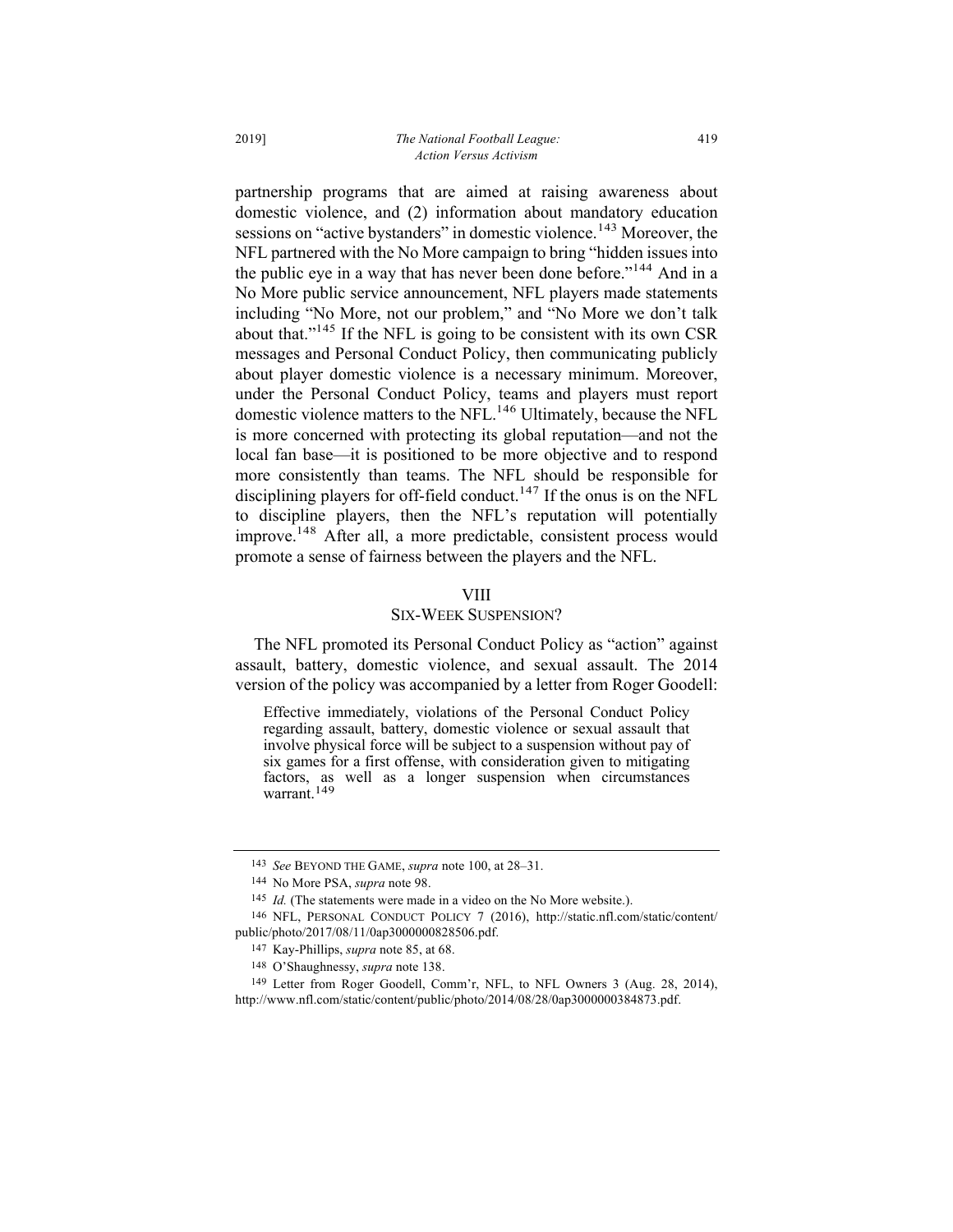Yet, contrary to the NFL's policy, the content analysis shows that few players received suspensions consistent with the "six-week baseline." In fact, the NFL suspended only one player, Rodney Austin, for the baseline of six weeks. The NFL suspended all other players for less than six weeks: Junior Gallette (two weeks), Jonathan Dwyer (three weeks), and Quincy Enunwa (four weeks). Greg Hardy was initially placed on the Commissioner's Exempt List and suspended for ten games by the NFL,<sup>150</sup> although this was prior to the Personal Conduct Policy amendments. In Hardy's case, the investigator found "sufficient credible evidence" that Hardy had committed "a significant act of violence in violation of the Personal Conduct Policy."151 On appeal, however, the NFL arbitrator reduced the suspension to four games:

[T]en games is simply too much, in my view, of an increase over prior cases without notice such as was done last year, when the "baseline" for discipline in domestic violence or sexual assault cases was announced as a six-game suspension.<sup>152</sup>

Overall, the results suggest that despite the NFL's policy outlining a six-week baseline suspension for players implicated in domestic violence, the standard has rarely been applied in practice and appears open to wide interpretation.

Overall, these observable patterns yield a meaningful interpretation. However, a content analysis provides results that have analytical, but not statistical, generalizability. Therefore, the results of this study recognize that inherent statistical limitation. Moreover, this study pertains to domestic violence arrests within a limited timeframe; therefore, it is not positioned as a comprehensive account of domestic violence within the NFL. Finally, the purposive sample is consistent with this study's purpose: to examine the NFL's responses to domestic violence compared to the NFL's high-profile CSR initiatives.

# **CONCLUSION**

Overall, the NFL has not demonstrated a clear and consistent policy on domestic violence. In 2014, President Barack Obama was asked to

<sup>150</sup> Bob Glauber, *Greg Hardy Suspended 10 Games by NFL for Violating Personal Conduct Policy*, NEWSDAY (Apr. 22, 2015, 8:34 PM), https://www.newsday.com/sports/ football/greg-hardy-suspended-10-games-by-nfl-for-violating-personal-conduct-policy-1.10315285.

<sup>151</sup> *Id.*; *see also* Dan Hanzus, *Greg Hardy Suspension Reduced to Four Games*, NFL (July 10, 2015, 2:28 PM), http://www.nfl.com/news/story/0ap3000000500985/article/greghardy-suspension-reduced-to-four-games (last updated July 11, 2015, 11:07 AM).

<sup>152</sup> Hanzus, *supra* note 150 (internal quotation omitted).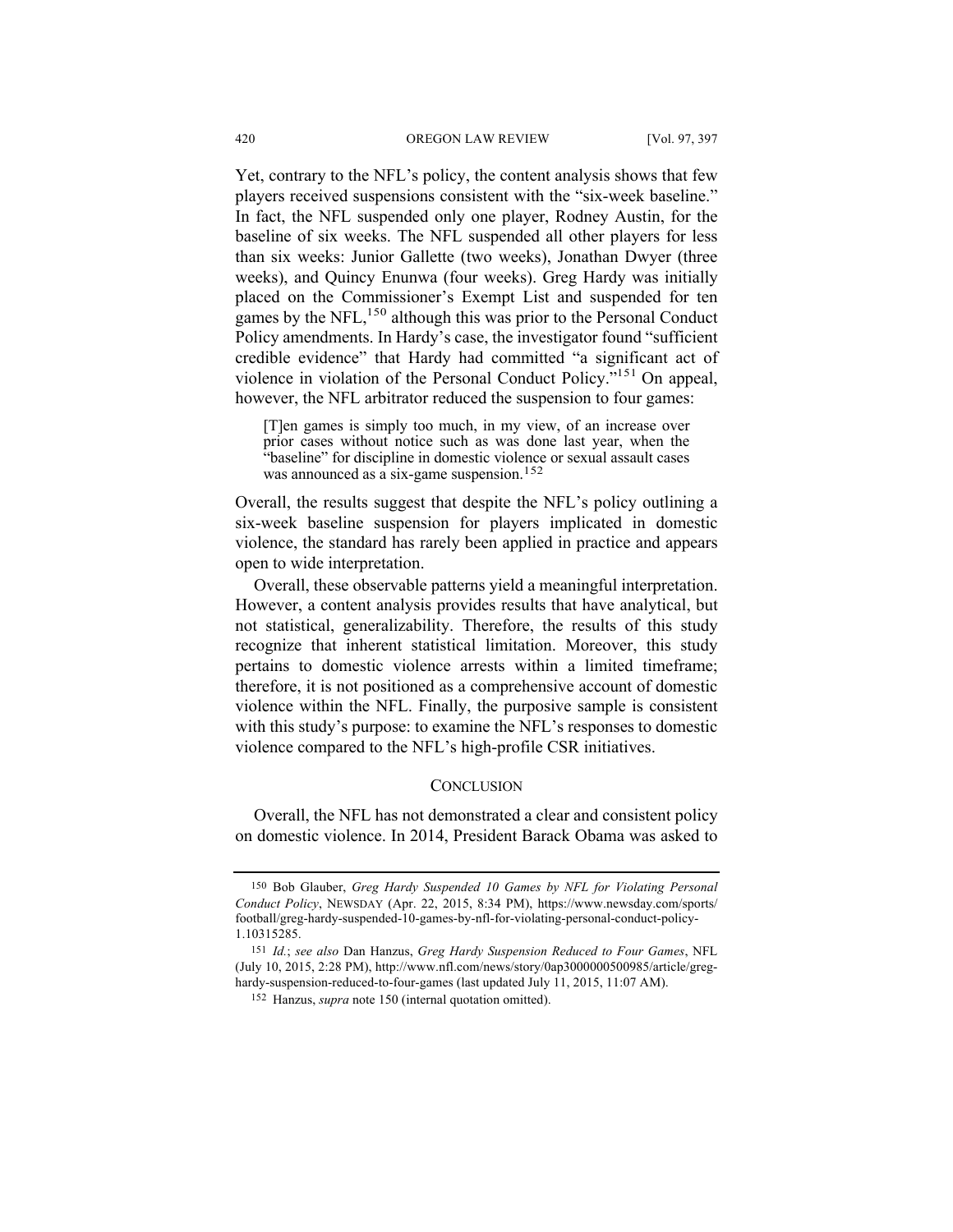comment on the NFL's response to Ray Rice's domestic violence; he stated that

the NFL was behind the curve, as a lot of institutions have been behind the curve, in sending a clear message. You don't want to be winging it when something like this happens. You want to have clear policies in place. . . . Hopefully this has been a wakeup call and people start thinking about this a little more systematically.153

The results of the study, of course, demonstrate that the NFL has not made the level of progress President Obama called for.

In the current climate, marked by antisexism campaigns, the NFL cannot afford to be silent or inconsistent. The #MeToo and #TimesUp movements have brought about America's very public reckoning with sexual harassment and assault.<sup>154</sup> The message of these campaigns has been centered on inviting conversation, demanding accountability, and "disrupting all systems that allow sexual violence to flourish."155 And this movement has carried great force—*Time* magazine named the #MeToo "Silence Breakers" its 2017 person of the year.<sup>156</sup>

The NFL's initial involvement in activism, including the No More campaign, was not in itself a misstep. After all, the separate #MeToo movement's mission to raise awareness can be deemed successful. However, the activism-oriented #MeToo movement has now had to transition into the more action-oriented  $\#TimesUp$  movement.<sup>157</sup> Like the #MeToo movement, the NFL needs to find a way to move from activism to action. Accordingly, the NFL may improve its domestic violence protocol by implementing a uniform, active response to domestic violence allegations. To do so, the league, rather than the teams, should be responsible for disciplining off-field conduct. Doing

<sup>153</sup> Steve Ginsburg, *Obama Says NFL Was "Winging It" in Rice Domestic Violence Case*, REUTERS (Dec. 12, 2014, 1:15 PM), https://www.reuters.com/article/us-usa-obamanfl/obama-says-nfl-was-winging-it-in-rice-domestic-violence-case-idUSKBN0JQ25Q2014 1212.

<sup>154</sup> *See* The Editorial Board, *Me Too, Time's Up Slowly Spread from Hollywood to Protect Low-Wage Workers*, USA TODAY (Sept. 16, 2018, 6:11 PM), https://www.usatoday. com/story/opinion/2018/09/16/metoo-times-up-slowly-spread-low-wage-workerseditorials-debates/1327034002/ (last updated Sept. 16, 2018, 6:27 PM).

<sup>155</sup> ME TOO, https://metoomvmt.org (last visited Oct. 16, 2018).

<sup>156</sup> Stephanie Zacharek, Eliana Dockterman & Haley Sweetland Edwards, *Time Person of the Year 2017: The Silence Breakers*, TIME (Dec. 18, 2017), http://time.com/time-personof-the-year-2017-silence-breakers/.

<sup>157</sup> Gillian B. White, *The Glaring Blind Spot of the "Me Too" Movement*, ATLANTIC (Nov. 22, 2017), https://www.theatlantic.com/entertainment/archive/2017/11/the-glaringblind-spot-of-the-me-too-movement/546458/.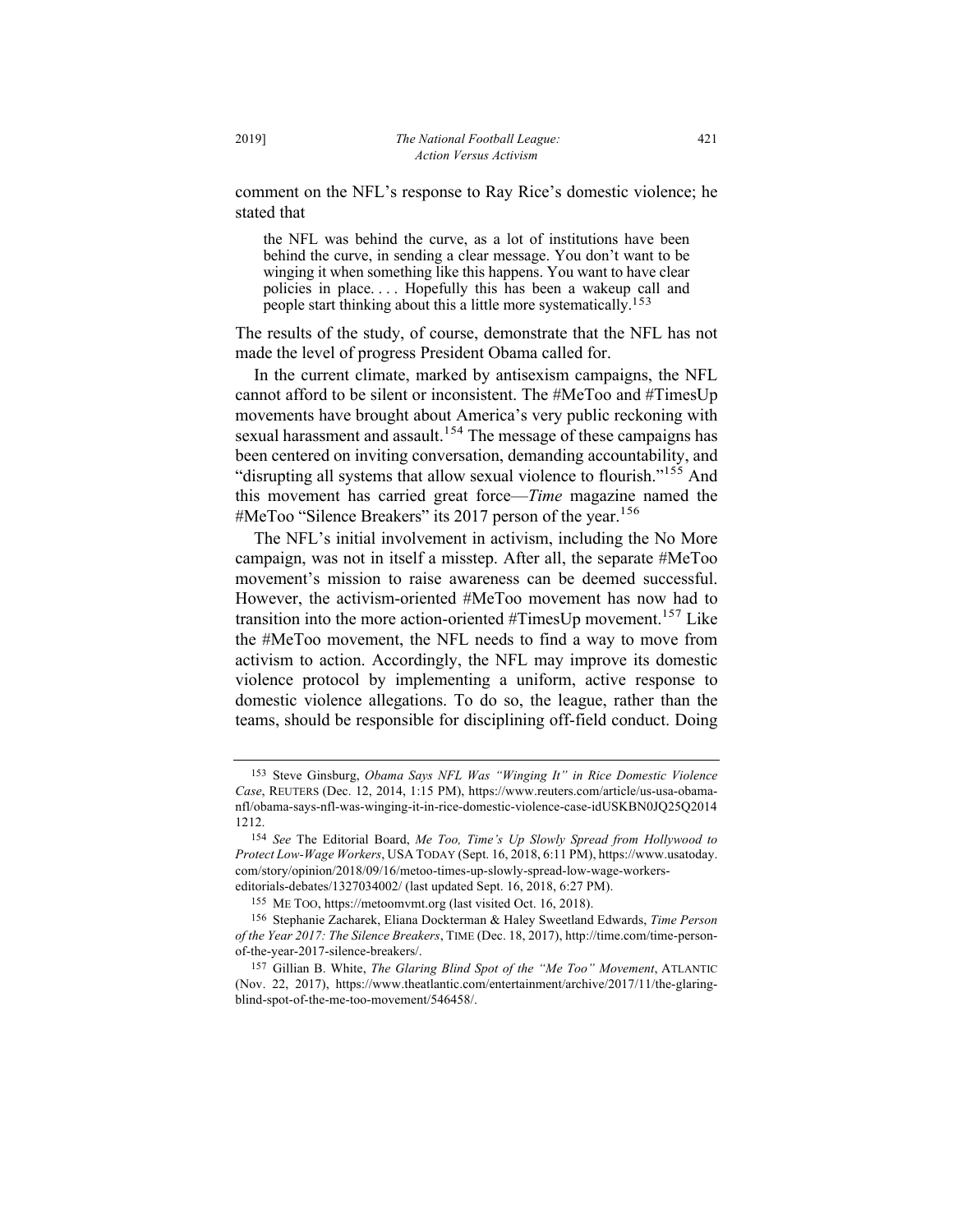so would ensure that the players are disciplined consistently, thereby promoting fairness between the players, teams, and the NFL.<sup>158</sup> Further, players and ownership need to address a more agreeable system of discipline in the next collective bargaining session.

This study also demonstrated that the NFL has not suspended players consistently, despite the NFL's purported six-game baseline policy. The NFL could, however, enforce an automatic six-week suspension when a player is arrested for domestic violence, in order to ensure consistent penalties. This response would send a clear message about the seriousness of the allegations.<sup>159</sup> After a player's arrest, the NFL should conduct its own investigation. Players could return to the team following the suspension; however, they should be subject to future discipline in accordance with a negative investigation outcome.160

Domestic violence is not a problem unique to the NFL: twenty percent of the female population and ten percent of the male population are affected by domestic violence.<sup>161</sup> Accordingly, these suggestions are made with full appreciation that there are no simple solutions to dealing with domestic violence. NFL administrators likely want to implement effective policies. NFL employees, players, and fans all seem to want policies that result in fair and predictable outcomes for all parties, especially for victims.<sup>162</sup> The purpose of this study is to compare the NFL's public stance against domestic violence with the NFL's response to player arrests for domestic incidents unfortunately, to date, the NFL's activism against domestic violence has not been accompanied by proportionate action.

If there is going to be a driving force of change in the NFL, it will need to originate from the Commissioner's office.<sup>163</sup> Roger Goodell is the public face of the league, and he is often viewed as solely responsible for turning the league into a financial juggernaut.<sup>164</sup> The

<sup>158</sup> O'Shaughnessy, *supra* note 138.

<sup>159</sup> Kay-Phillips, *supra* note 85, at 90.

<sup>160</sup> *See id.*

<sup>161</sup> Kennedy, *supra* note 99.

<sup>162</sup> O'Shaughnessy, *supra* note 138.

<sup>163</sup> *See generally NFL Reorganizes Exec Structure, Promotes Rolapp to Chief Media & Business Officer*, SPORTS BUS. J. (Mar. 27, 2017), https://www.sportsbusinessdaily.com/ Daily/Issues/2017/03/27/People-and-Pop-Culture/NFL-Execs.aspx.

<sup>164</sup> The owners of the thirty-two NFL teams elect the Commissioner of the league, and despite some tumultuous incidents including those involving domestic violence in December 2017, the NFL owners gave Roger Goodell a five-year contract extension. *Roger Goodell's 5-Year Extension Is Now Official, Despite Jerry Jones' Efforts to Fight It*, SB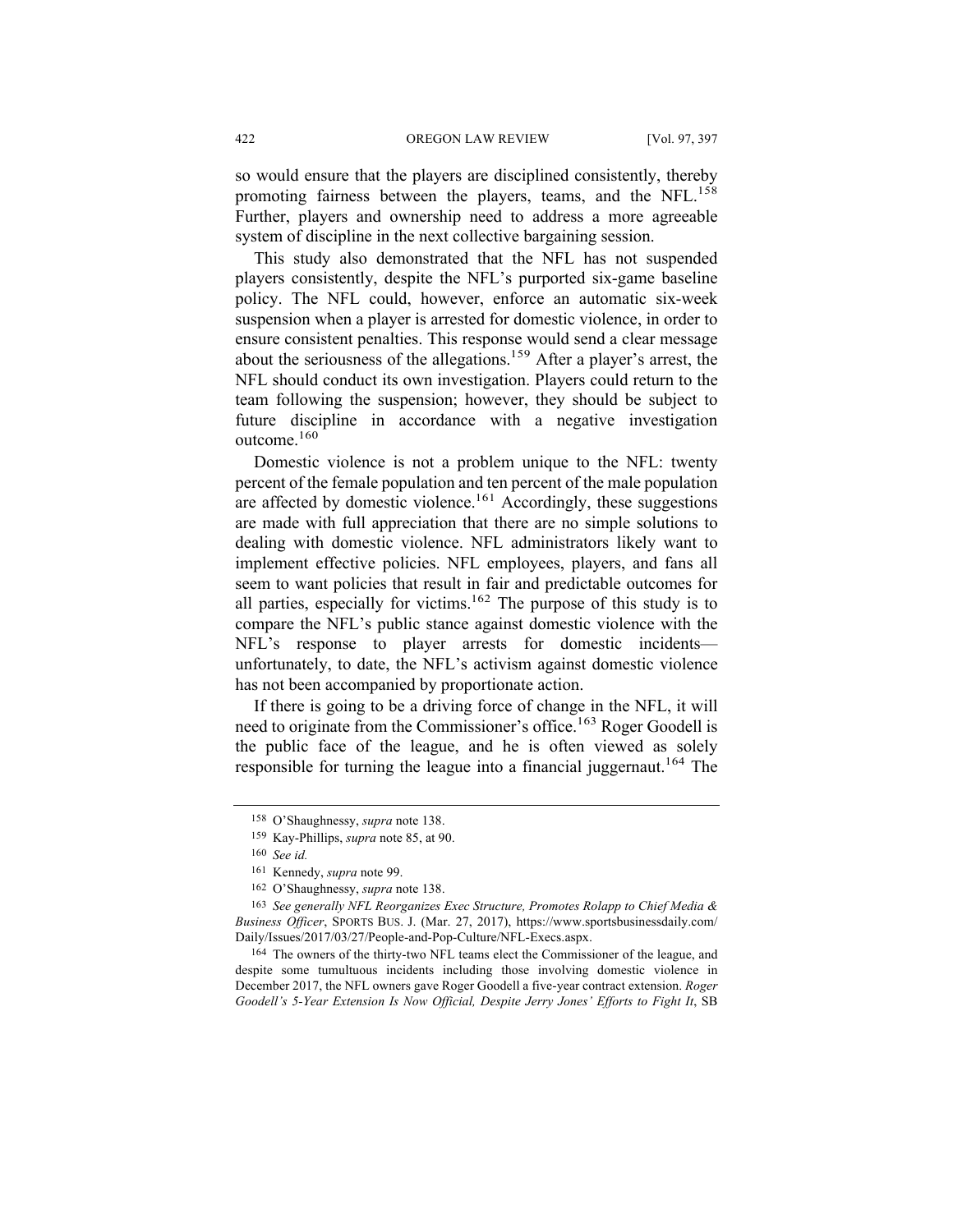exceptional power granted to the NFL Commissioner would enable him to facilitate a meaningful change to the NFL's policy on domestic violence—a policy that is firm and applies uniformly across the league.<sup>165</sup> The NFL, however, does not exist in a vacuum, and recent history indicates that perhaps the only catalyst for change will be the appalled public, following another lenient punishment dispensed to one of the league's stars.

NATION (Dec. 6, 2017, 4:37 PM), https://www.sbnation.com/2017/12/6/16179112/rogergoodell-extension-nfl-commissioner.

<sup>165</sup> *See generally* Adam Kilgore, *NFL Players Should Let Roger Goodell Keep His Sweeping Disciplinary Powers*, WASH. POST (Dec. 7, 2017), https://www.washingtonpost. com/news/sports/wp/2017/12/07/nfl-players-should-let-roger-goodell-keep-his-sweepingdisciplinary-powers/?utm\_term=.01754d654da6.